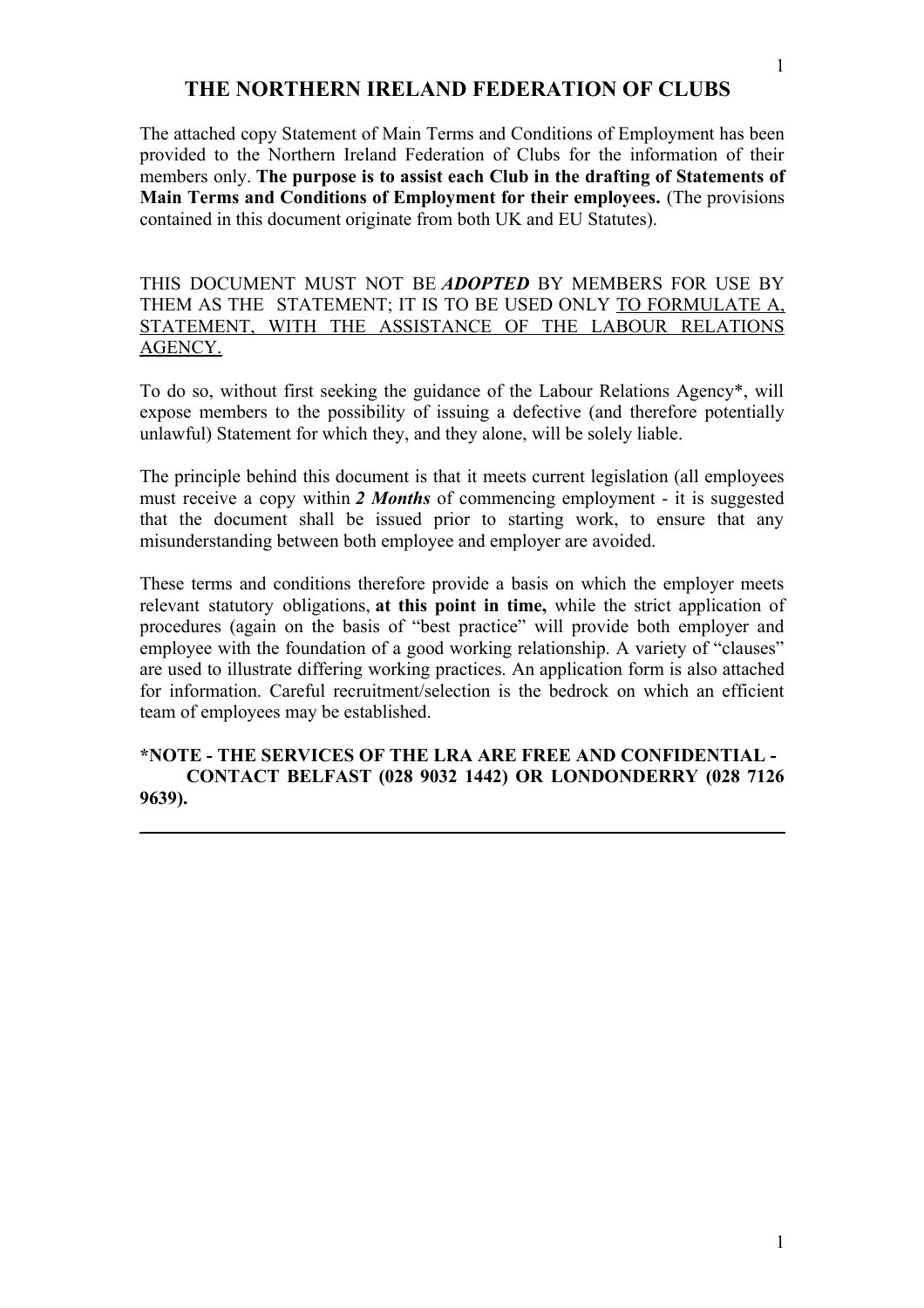# **Statement of Main Terms and Conditions of Employment**

In compliance with the Employment Rights (Northern Ireland) Order 1996 this Statement sets out certain terms and conditions of your employment contract, which are relevant on  $($ the date of issue)

**1. Employer's Name/Address Employee's Name/Address**

# **2. Date of Commencement of Employment**

Your employment begins on  $\blacksquare$ 

#### **3**. **Continuity of Employment**

Previous employment with this or any other employer, prior to the date specified in Section 2 above, will not count as part of your period of continuous employment.

#### **4. Period of Employment**

Your employment is permanent subject to the Sections on Probation and Notice of this Statement.

#### **5. Job Title**

You are employed as a  $\qquad \qquad$ .

Details of your duties are outlined in the Job Description attached as Appendix 1B to this Statement.

However as and when considered necessary or appropriate you are liable to transfer to or undertake other duties, within competence and within reason, in order to meet fluctuations or priorities in work demands.

#### **6. Place of Work**

Your place of work is

# **7. Remuneration**

Your rate of remuneration on commencement will be  $f_{\text{max}}$  p e r hour/week/month/annum and thereafter as itemised on the pay slip which you receive with your pay.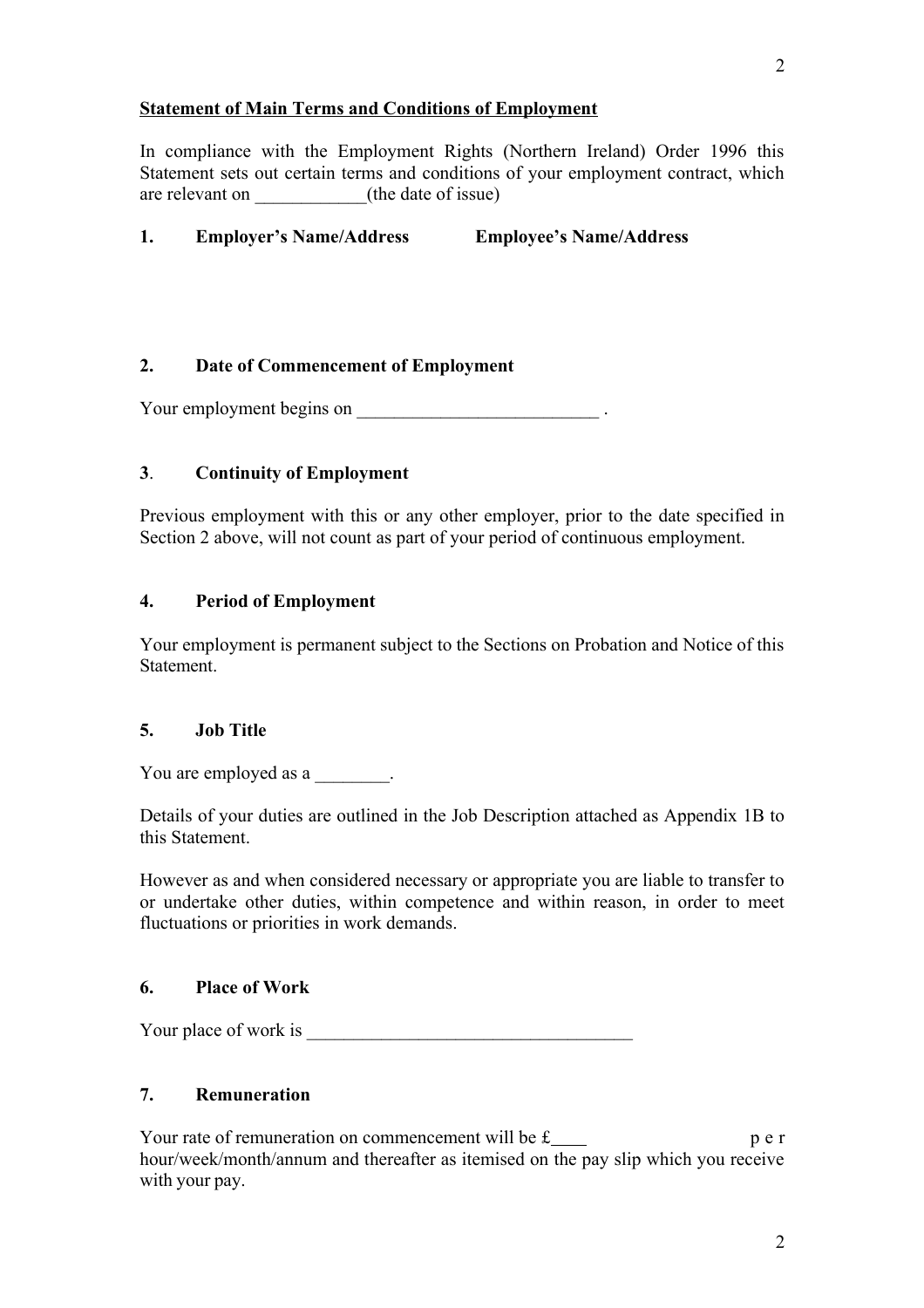#### **8. Pay Arrangements**

The pay week runs from \_\_\_\_\_\_\_ to \_\_\_\_\_\_\_\_ and you will be paid on \_\_\_\_\_\_\_\_\_ by credit transfer/cash/cheque.

#### **9. Hours of Work**

Your employment shall be \_\_ hours net hours per week. The timing of your daily working hours shall be in accordance with a variable rota set by management. Details of rotas are available from your Manager.

All staff will be requested to work the hours as listed on the attendance roster, which will be notified to staff as early as is practicably possible.

Staff will only be permitted to swap/refuse the published hours of work with the agreement of the Bar Manager/Nominated Committee Member or Principal Officer. The employer has a recording and approval system to manage this.

Staff are required to be available for duty on the following customary days:

Management will inform staff as early as possible if their attendance is not required on any or all of these days.

# **10. Lay-Off**

Where work is temporarily stopped for any reason beyond the control of the employer, you may be temporarily laid off without payment, other than a statutory guarantee payment to which you may be entitled. Immediately work is available again you will be notified of the date on which your work will be restarted. Where you have been laid off under this rule your employment shall, for all contractual purposes, be deemed to have been continuous throughout the period of the lay-off.

#### **11. Overtime**

Overtime may arise from time to time and it is a condition of your employment that you will be required to work a reasonable amount of overtime when called upon to do so.

Payment for overtime worked shall be at the rate of  $\blacksquare$ 

#### **12. (a) Probation (New Employees)**

You will be on probation normally for a period of up to 3 months during which time your progress will be monitored and appraised. Provided a satisfactory standard is achieved and maintained your employment will be confirmed. In the event of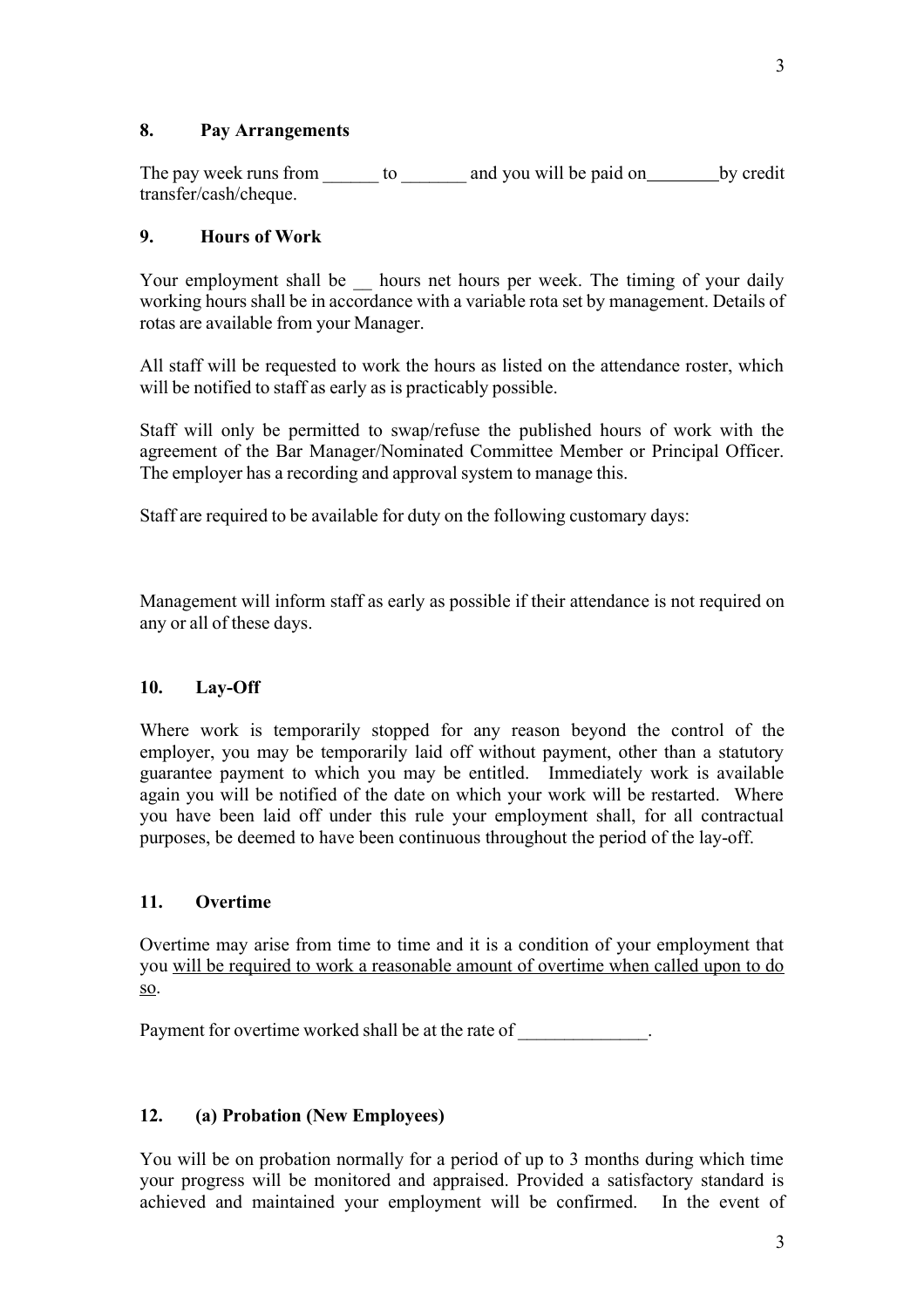4

unsatisfactory progress your employment will not be regarded as confirmed and may be terminated either during or at the end of probation in accordance with the provisions relating to notice as set out below.

# **(b) Capability**

On completion of your probation you will be subject to ongoing assessment in terms of your capability and conduct in performing and maintaining the standards required for the efficient performance of your duties.

# **13. Holidays (Customary/Annual)**

The holiday year runs from January to December each year. If you are in the service of this employer for a full holiday year you shall be entitled to 5.6 weeks' holiday with pay in that year. If you join this employer after the commencement of a holiday year you shall be entitled in that holiday year to annual holiday with pay proportional to your length of service in the remainder of that holiday year you shall be entitled in that year to annual holiday with pay proportional to your length of service in the remainder of that holiday year.

On termination of your employment with this employer you shall be entitled to holidays with pay, or pay in lieu thereof, based on your length of service in that holiday year less any holidays already taken. Where holidays have been taken in excess of accrued entitlement at the date of termination of employment such excess shall be deducted from monies due.

# **14. Holiday Arrangements**

The club will be closed on the following days and you will be required to take part of your leave on these days:

Advance notice must be given to the Bar Manager when you wish to seek approval for holiday dates. The notice must be at least twice as long as the holiday being requested. In your own interest you should not make any holiday bookings until you receive approval.

Management will endeavour to accommodate requests for annual leave if possible.

Where requests for holidays are received from more than one person at a time permission will be granted on a first come, first served basis.

You are required to take your full entitlement to holidays during the current holiday year. Any proportion of this entitlement which is not taken will be forfeited without any compensation.

During holidays those employees with entitlement to holiday pay will be paid at their basic rate of pay.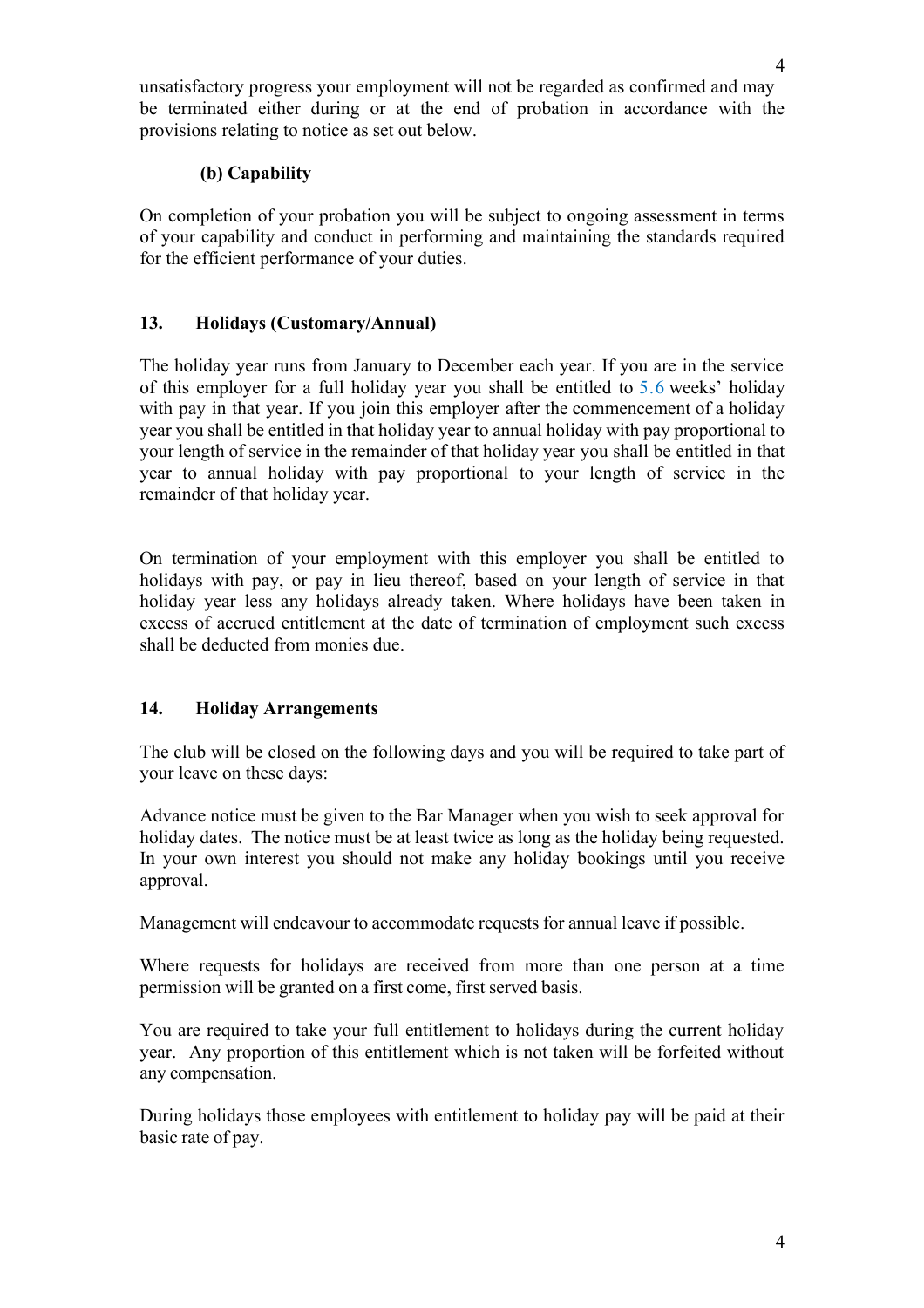#### **15. Maternity/Paternity Pay and Leave**

This employer follows the statutory provisions in relation to maternity and paternity pay and leave. Information on these provisions may be obtained from the Committee.

#### **16. Sickness/Absence**

There is no provision for an Occupational Sick Pay Scheme relating to your employment. You may nevertheless qualify for Statutory Sick Pay and details are available from your Manager. Your attention is drawn to the Absence Notification and Certification Procedure set out in Appendix 2. You are required to make yourself conversant with this procedure.

#### **17. Pension**

#### *Where there are less than 5 employees*

There is no provision for a pension scheme relating to your employment and there is no contracting-out certificate in force for the employment in respect of which this Statement is given.

# *Where there are 5 or more employees.*

There is a designated Stakeholder Pension Scheme available. Details of the Scheme can be obtained from the scheme provider whose contact details are available from There\*is/\*is no contracting-out certificate in force for this Scheme.

# **18. Collective Agreements**

There are no collective agreements, which directly affect the terms and conditions of your employment.

#### **19 Requirement to work outside the UK**

You are not required to work outside the UK (for more than one month).

#### **20. Notice Entitlements/Requirements**

(a) The period of notice you are required to give in the event of termination of employment is as follows: -

| Period of Continuous Service | Notice Entitlement |  |
|------------------------------|--------------------|--|
| Less than 1 month            | Nil                |  |
| At least one month           | 1 week             |  |

The period of notice you are entitled to receive in the event of termination of employment, is as follows: -

| Period of Continuous Service | Notice Entitlement |
|------------------------------|--------------------|
| Less than 1 month            | Nil                |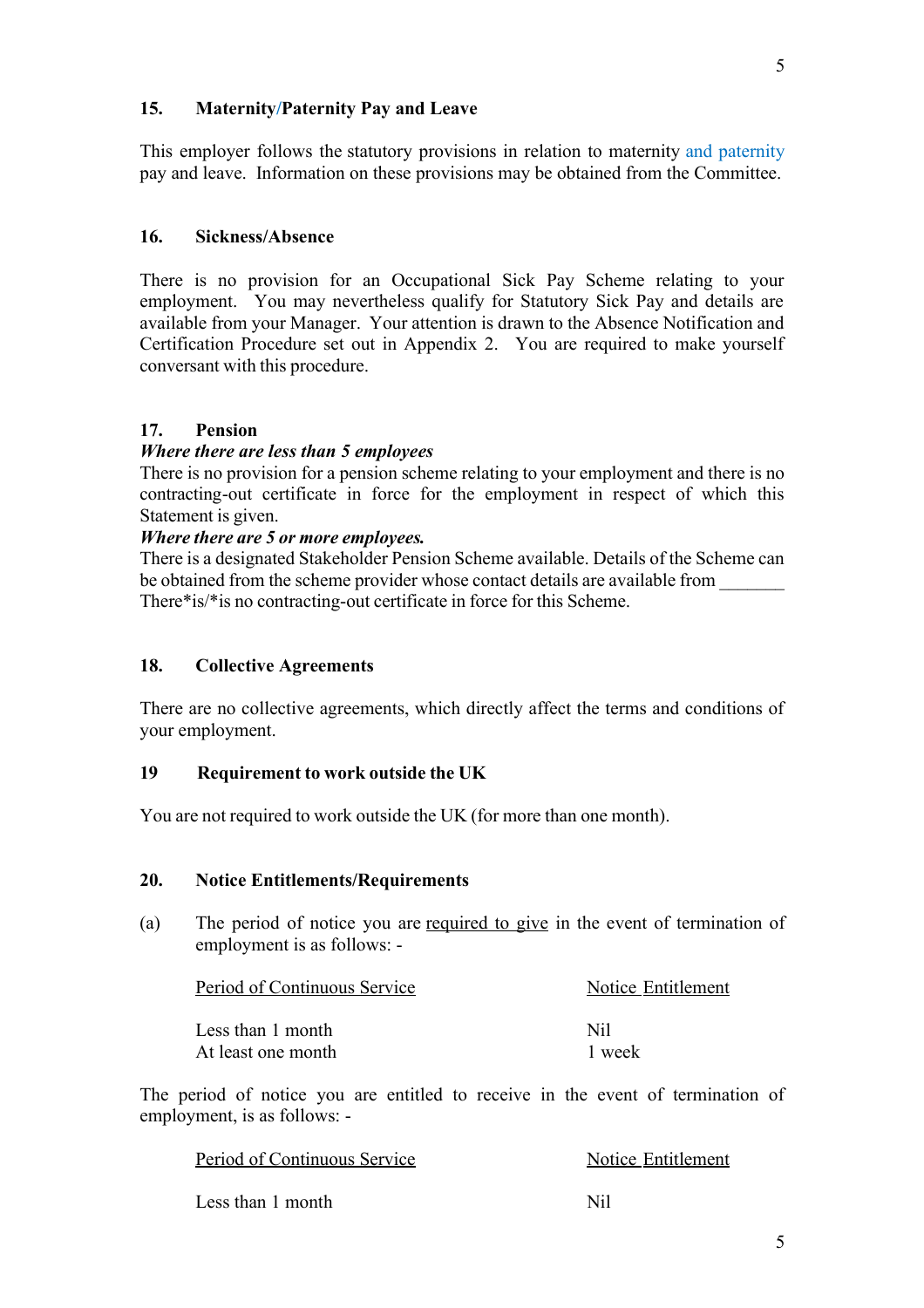| At least 1 month but less than 2 years  | 1 week                  |
|-----------------------------------------|-------------------------|
| At least 2 years but less than 12 years | 1 week for each year of |
|                                         | service                 |
| 12 years or more                        | 12 weeks maximum        |

- (b) In the case of gross misconduct, you may be summarily dismissed: i.e. without notice and without payment in lieu of notice.
- (c) The employer reserves the right to make payment in lieu of notice (less PAYE & NIC).

Failure to give the employer notice of termination as specified in this Statement is a breach of your contract of employment. In the event that you terminate your contract of employment without giving the notice required and in the event that the employer suffers loss or damage as a result of this breach, legal action may be taken to compensate the employer for the loss or damaged suffered.

# **21. Recovery of Shortages**

- (a) Where, following investigation, any cash, stock or accounting errors (which includes cheque/credit or charge card transactions) result in loss to the Club, which
	- (i) are your direct responsibility or,
	- (ii) arise during your period of duty whilst jointly handling "cash" may result in deductions from your net pay to recover the loss.  $({}^{6}(i)$ <sup>2</sup> - full deduction of loss or '(ii)'- levied equally among staff involved).
- (b) In compliance with the Employment Rights (Northern Ireland) Order 1996 these will be limited to not more than 10% of your weekly gross pay. At termination any balance remaining will be deducted, in full, from any final payments due to you.
- (c) Breakages Employees may be liable for the cost of replacing any crockery/glasses broken by them, through carelessness.

# **22. Hygiene/Personal Appearance/Training**

#### (a) **Hygiene/Personal Appearance**

In the interest of the Club and its reputation you are required to maintain your clothing/uniform and person in an acceptable condition at all times and notify Management if you have, or are, in contact with, any communicable disease. (Refer also to Appendix 6). You will also be required to conform to the employer's dress code.

#### (b) **Training**

Where required by Food Hygiene or other relevant Health and Safety legislation employees will be required to undertake appropriate training. Failure to attend and/or qualify - may lead to termination, where no alternative employment is available.

6

6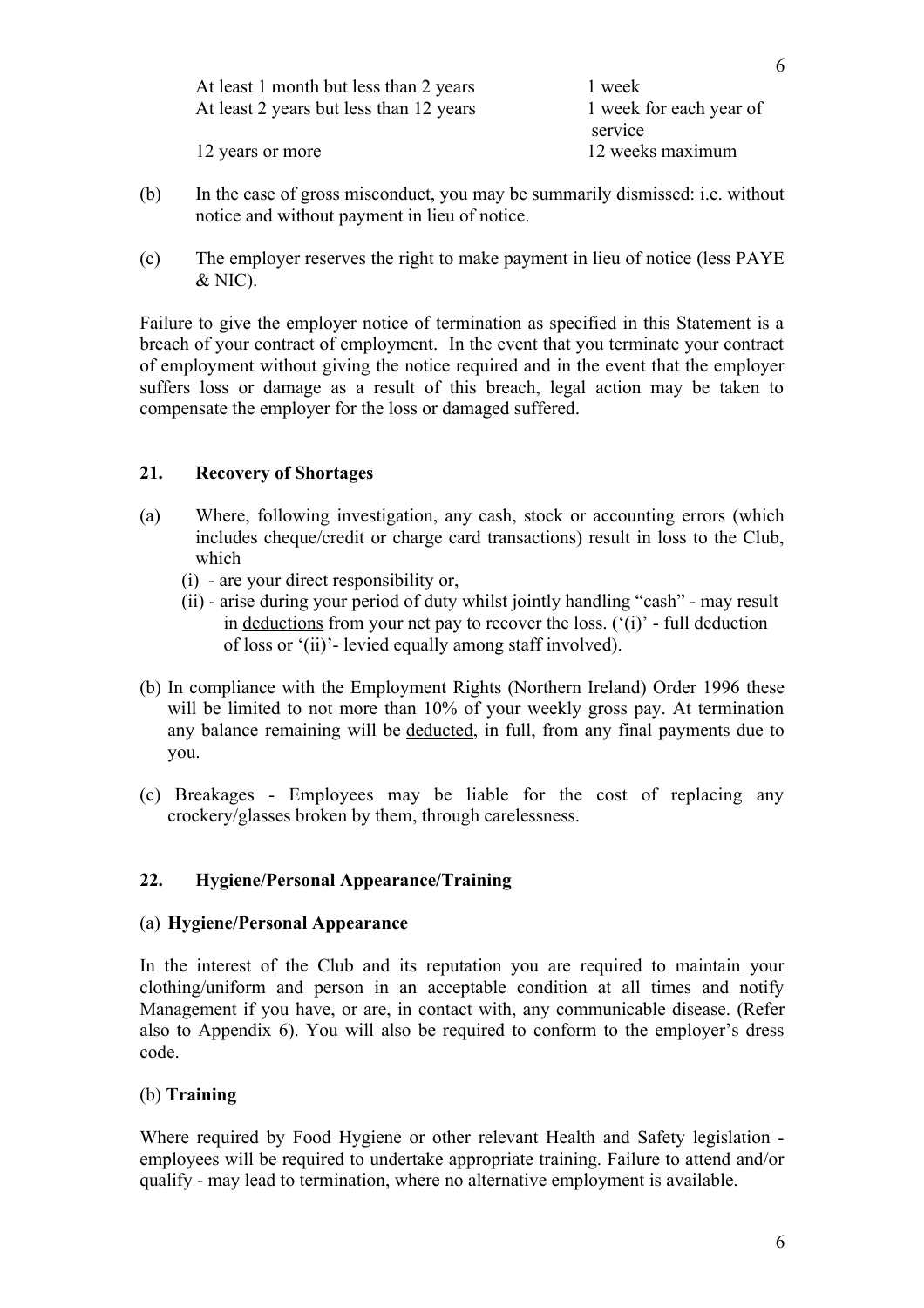#### **23. Fitness to Work**

 You must notify Management of any condition, illness or injury, which may affect your fitness to work - or otherwise perform your duties.

# **24. Conflict of Interest**

Members engaged as club employees are required - as a condition of their employment - to relinquish club membership and committee posts during the period of their employment (full or part-time) - to preclude any conflict of interest in the proper conduct of both their duties and the regulation of club activities – as required by relevant legislation and good practice. On termination of employment club membership will be reinstated, with no break in continuity of membership. (Other than where termination for misconduct may preclude such reinstatement).

#### **25. Secondary Employment**

Employees are requested to notify the employer of any secondary employment they undertake to ensure compliance with the requirements of the Working Time Regulations in relation to average working hours and daily rest.

#### **26**. **No Smoking Policy**

Smoking is totally prohibited anywhere on the Club premises.

#### **27. Security – Inspection**

Where management deem it necessary, all employees will be subject to security procedures while in or on the premises.

#### **28. Bereavement**

Following the death of an immediate relative (spouse or civil partner/parents/brother/sister/child),management may grant up to 3 days' paid leave of absence or otherwise grant unpaid leave at their discretion.

The periods of leave outlined above do not affect any rights that an employee might have to time off for dependents, as outlined in Article 10 of the Employment Relations (N.I.) Order 1999.

#### **29. Individual grievance procedure**

The procedure for raising any individual grievance is set out in the attached Appendix 2 to this document. You are required to make yourself conversant with this document.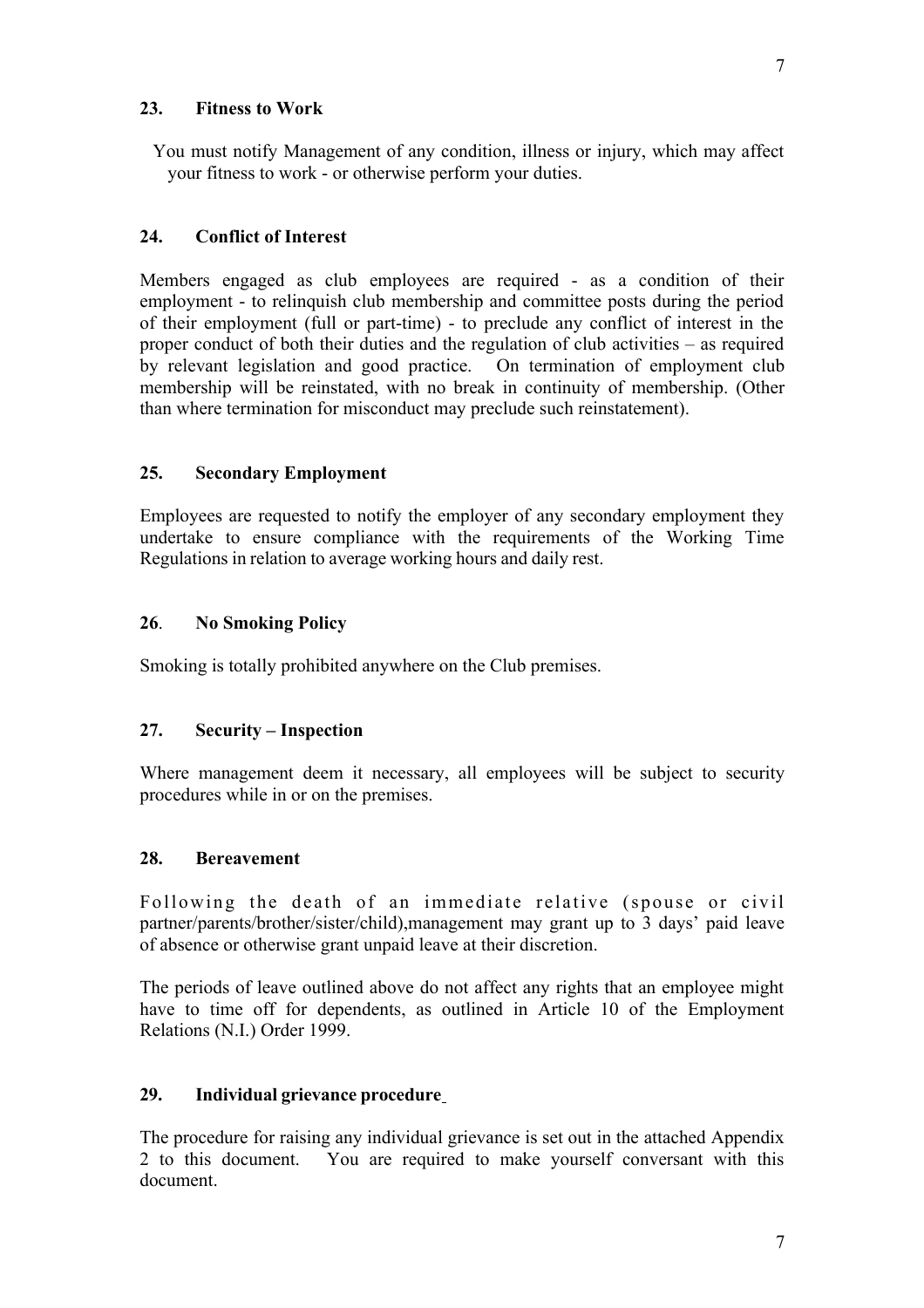# **30**. **Disciplinary Rules and Procedure**

The disciplinary rules and the procedure for dealing with disciplinary matters and appeals are set out in Appendix 3 to this document. You should ensure that you read and understand this procedure.

#### **31. Dismissals Procedure – General**

Where the employer is contemplating dismissing an employee or taking action short of dismissal, and does not have a specific procedure, the employer will comply with the Statutory Procedures as a minimum. Details are attached at Appendix 4.

#### **32**. **Equal Opportunities Policy**

It is our policy to provide employment equality to all, irrespective of gender, including gender reassignment, marital or civil partnership status, religious belief or political opinion, race (including colour, nationality, ethnic or national origins, being an Irish Traveller), disability, sexual orientation, age. We are opposed to all forms of unlawful and unfair discrimination. All job applicants, employees and others who work for us will be treated fairly and will not be discriminated against on any of the above grounds.

#### **33**. **Changes in Terms and Conditions**

In the event of any change to any of the main terms and conditions in this Statement, you will be individually notified in writing of the particulars of the change within one month of the change. This provision concerns notification only and does not mean that the employer has a contractual right to vary the terms of your contract without your agreement.

Statement of Main Terms and Conditions plus associated Appendices

| $\overline{\phantom{a}}$<br><i>issuec</i><br>hv<br>$-10.00$ $-10.00$ $-10.00$ | $\sim$ 10<br>- 11 |
|-------------------------------------------------------------------------------|-------------------|
|                                                                               |                   |

For and on behalf of \_\_\_\_\_\_\_\_\_\_\_\_\_\_\_\_\_\_\_ Club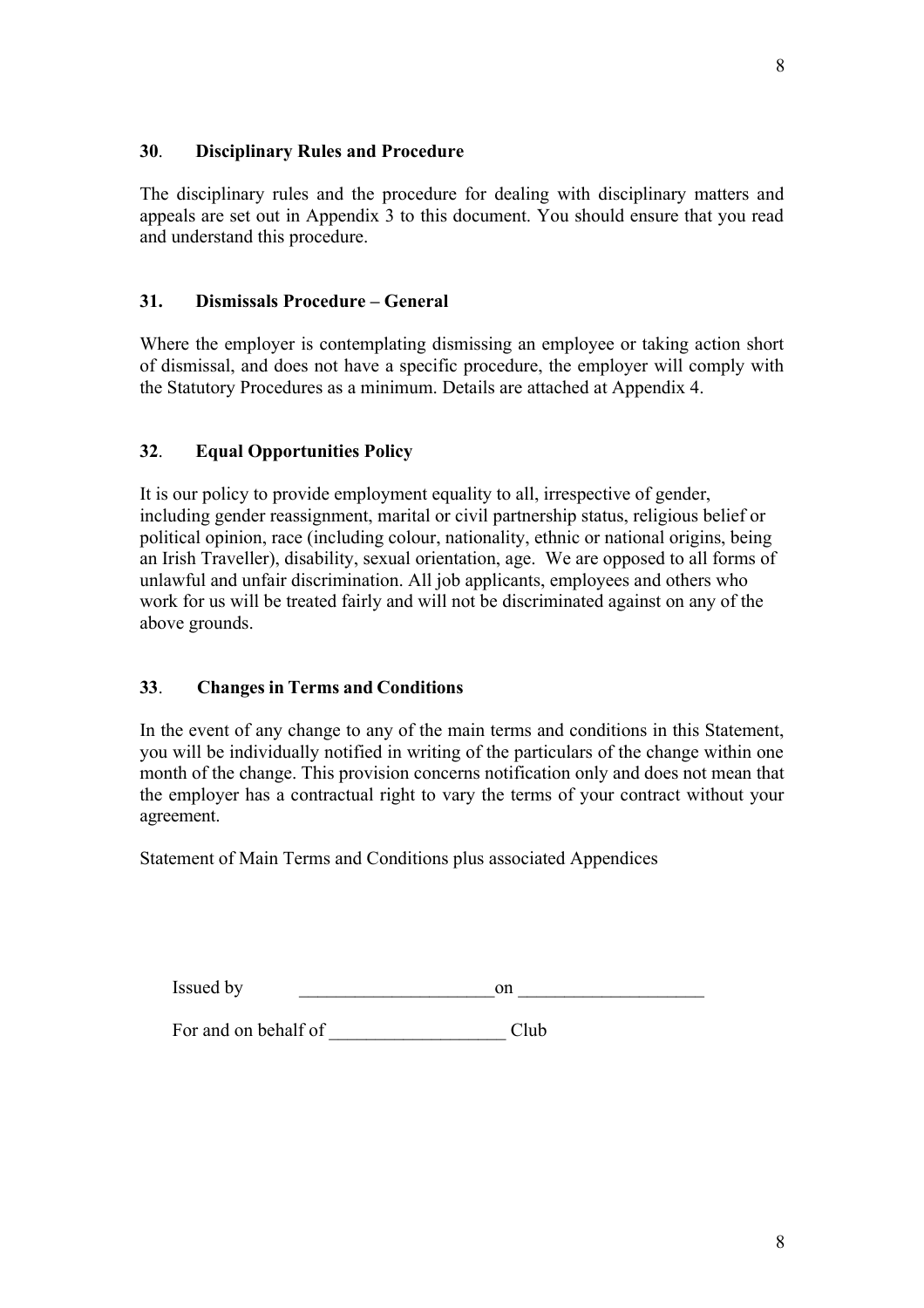I hereby acknowledge receipt of this Statement of Main Terms and Conditions of Employment with attached Appendices.

Appendix 1 - Job Description

Appendix 2 - Absence Notification and Certification Procedure

Appendix 3 – Grievance Procedure

Appendix 4 – Disciplinary Rules and Procedure

Appendix 5 – Dismissal Procedure

Appendix 6 – Cash handling procedure

Appendix 7 - Health and Safety Policy Statement

Appendix 8 - Public Health and Hygiene

Appendix 9 – Equal opportunities Policy

Appendix 10 - Agreement - Working Time Regulations (NI) 1998

Appendix 11 – Deductions from pay

\_\_\_\_\_\_\_\_\_\_\_\_\_\_\_\_\_\_\_\_\_\_\_\_\_\_\_\_\_\_ (Signature)  $\overline{\phantom{a}}$  (Date)

\_\_\_\_\_\_\_\_\_\_\_\_\_\_\_\_\_\_\_\_\_\_\_\_\_\_\_\_\_\_ (Name – Print

# **Relevant Agreement**

For purposes of the Working Time Regulations (NI) 1998 (as amended), it is agreed that the sections on holidays, including holiday entitlement, annual holiday arrangements and holiday pay of this Statement constitute a relevant agreement and are to be treated as agreed in writing:-

| Signature | (Employer) | - Jater |
|-----------|------------|---------|
|           |            |         |

| Signature | (Employee) |  |
|-----------|------------|--|
|           |            |  |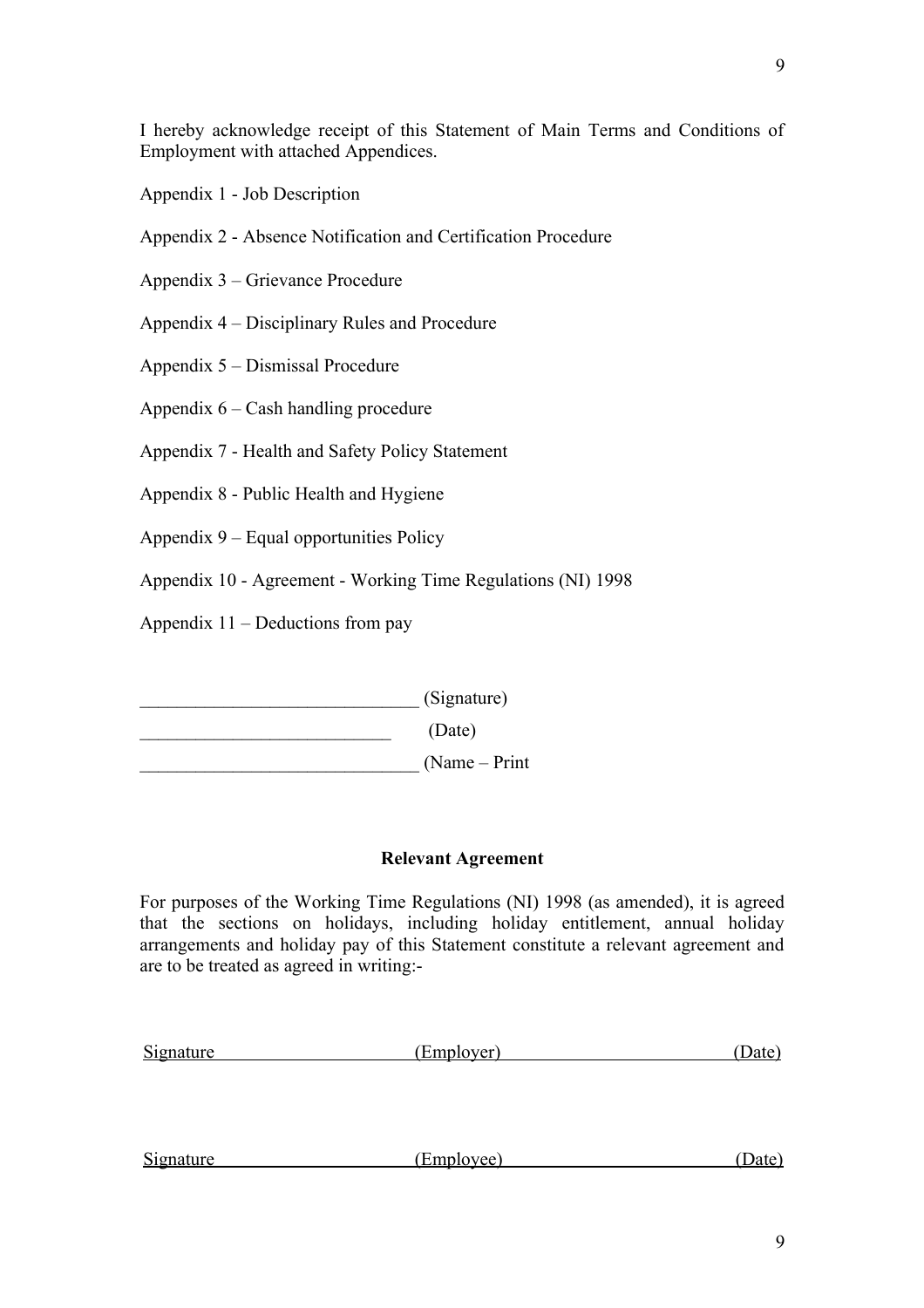# **Appendix 1A**

10

#### **JOB DESCRIPTION**

#### **JOB TITLE: BAR MANAGER**

PLACE OF WORK:

SCOPE/PURPOSE OF JOB: To direct, control and organise all staff in co-operation with key personnel to ensure the efficient running of the establishment in accordance with the policy laid down by the Club.

#### MAIN DUTIES:

- 1. Staff training/developing of all staff; staff transport; setting up a staff rota.
- 2. Organise, control and direct all the staff in selling, presentation and service so as to ensure maximum customer satisfaction, including selling and serving alcoholic beverages to the members and guests.
- 3. Implement licensing laws and customs/excise regulations.
- 4. Responsible for security and control of all beverages and stocks.
- 5. Account for all cash/cheques received and paid out, security at all points and lodgements.
- 6. Control and care of all equipment, furnishing and fittings.
- 7. Stock-take/assist with stock-take.
- 8. Responsible for general security and cleaning of the establishment.
- 9. Record/report all fires, accidents to the necessary party (parties).
- 10. Deal tactfully with any complaints.
- 11. Maintain stock levels as established.
- 12. Order goods from agreed suppliers.
- 13. Ensure systematic methods of receiving stock and recording.
- 14. Issue stock in an agreed and systematic manner.
- 15. Ensure that empties/cases are stocked properly and that these are returned with minimum losses.
- 16. Ensure stock is rotated properly, so that beers/kegs arrive in bar(s) in fresh condition.
- 17. Keep store area(s) clean and tidy.
- 18. Responsible for all keys of establishment.
- 19. Co-ordinate the work of all bars.
- 20. Pay wages/accounts etc (where appropriate).
- 21. Organise arrangements for bands / cabaret artist(s).
- 22. Take action regarding security.
- 23. Display of Price Lists.
- 24. Implement Food Hygiene/Health and Safety or other relevant legislation - Ensure that reasonable care is taken for the health and safety of yourself, other employees, customers, and any other persons on the premises.
	- Observe all safety rules and procedures.
	- Ensure that all equipment and materials are not left in a dangerous state.
	- Ensure that company policy and procedures are implemented.
	- Maintain high standard of hygiene and take any action that is necessary.
	- Ensure that working methods are safe and regularly checked.
	- Maintain a system of safety/hazard inspections.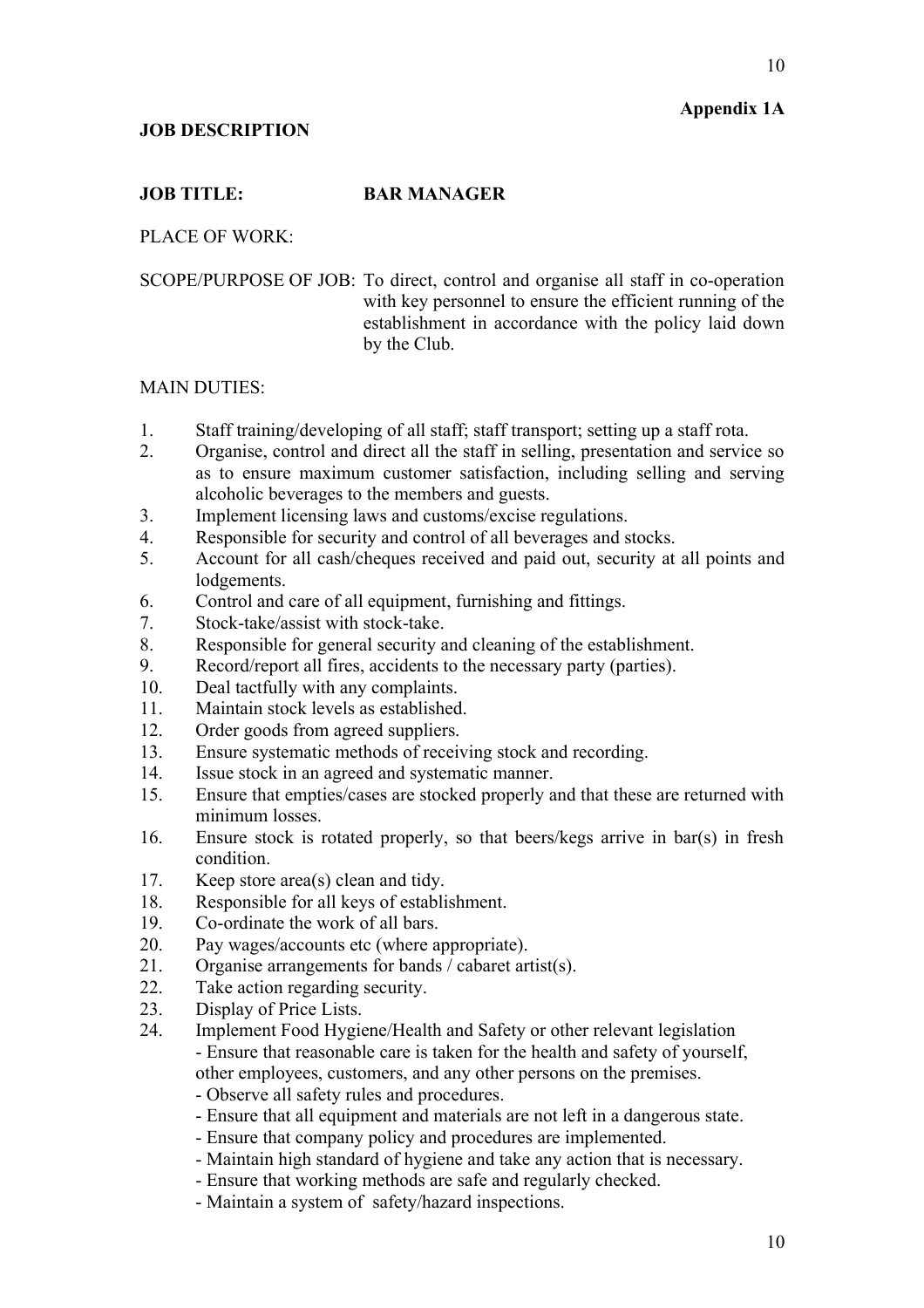- Record accidents and , near misses, and monitor safety performance.
- Ensure adequate First Aid facilities are maintained.
- Ensure protective clothing is provided and used where necessary.
- Meet on a regular basis, where appropriate, with safety officer/safety committee/safety representatives/heads of bars to make recommendations on health and safety.
- Responsible for training in -
- (a) hygiene and safety rules
- (b) hygiene and safety
- (c) accident prevention
- (d) fire fighting procedures/fire prevention/drill
- (e) refresher training.
- 25. Any other reasonable duties as directed by Management.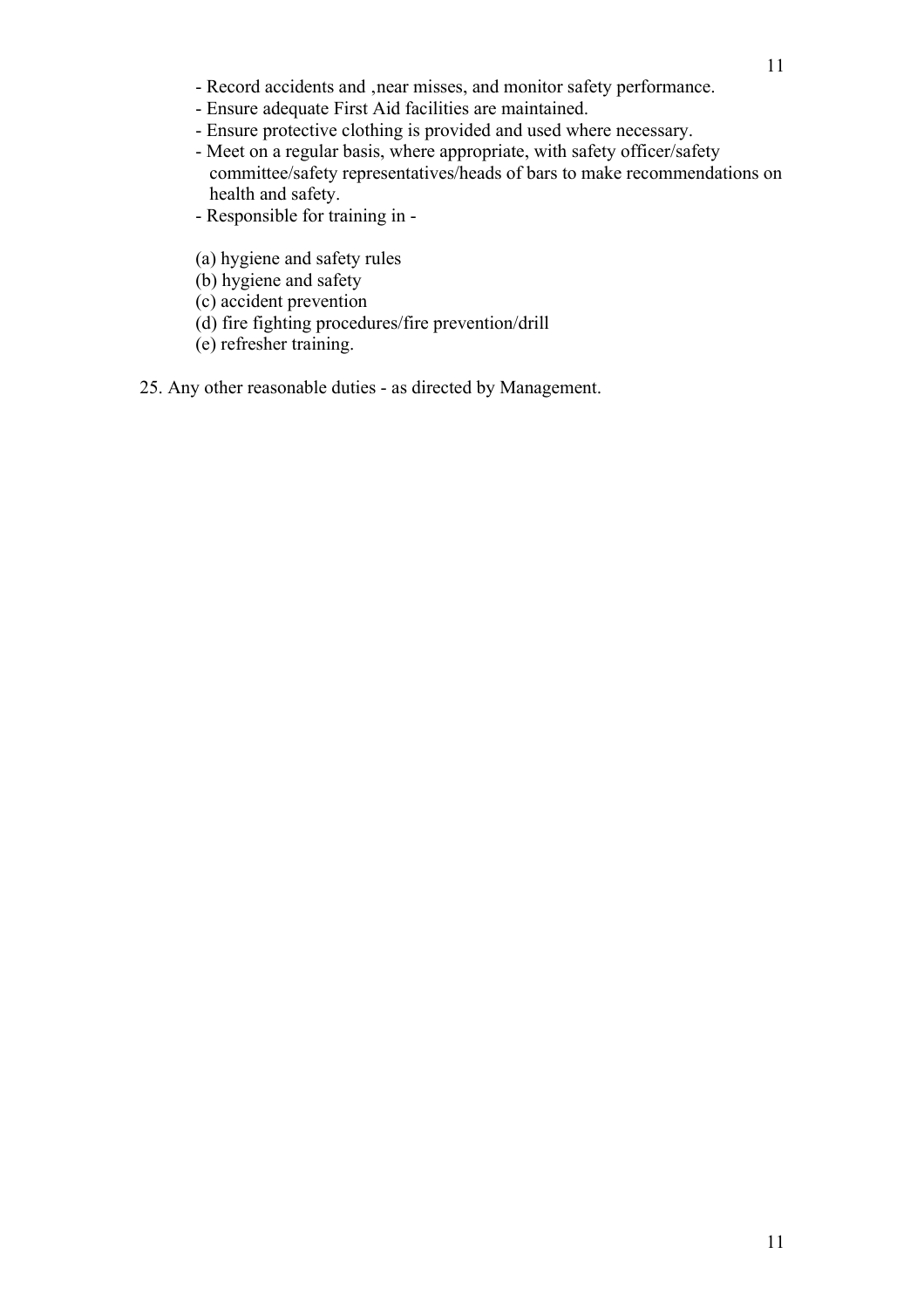# **Appendix 1B**

# **JOB DESCRIPTION**

# **JOB TITLE: BARPERSON – FULL/PART-TIME**

PLACE OF WORK:

RESPONSIBLE TO: The Bar Manager

SCOPE/PURPOSE OF JOB: To present and serve beverages as directed by the Bar Manager and in accordance with hygiene/safety and customs/excise regulations.

#### MAIN DUTIES:

- 1. Maintain the standard of hygiene and cleanliness of the licensed bar, associated areas and equipment.
- 2. Serving of drink etc/replenish bar stocks and optics.
- 3. Ensure the availability and condition of glasses and service articles.
- 4. Display current price lists and correct prices.
- 5. Have the knowledge required to sell and serve alcoholic beverages to the members and guests.
- 6. Observe licensing customs/excise requirements.
- 7. Prepare beer dispensing units for service/change gas cylinders.
- 8. Clear empty bottles/glasses/wash glasses/ashtrays and clean tables regularly.
- 9. Ensure security of cash, stock and equipment.
- 10. Check cash register ready for use and float in till.
- 11. Ensure high standard of personal hygiene and appearance.
- 12. Be aware of safety/security and report to person responsible.
- 13. Ensure that responsible care is taken for the health and safety of yourself, other employees, members/ visitors and any other persons on the premises.
- 14. Observe all safety rules and procedures.
- 15. Ensure that all equipment and materials are not left in a dangerous state.
- 16. Report and where possible take action in any incidents of accident, fire, loss or damage.
- 17. Maintain stock levels as established.
- 18. Order goods from agreed suppliers.
- 19. Ensure systematic methods of receiving stock and recording.
- 20. Issue stock in an agreed and systematic manner.
- 21. Ensure that empties/cases are stocked properly and that these are returned with minimum losses.
- 22. Ensure stock is rotated properly, so that beers/kegs arrive in bar(s) in fresh condition.
- 23. Keep store area(s) clean and tidy.
- 24. Responsible for all keys of establishment.
- 25. It is not permitted for staff to socialise in the club unless signed in by a member during off-duty hours.

#### OCCASIONAL DUTIES:

- 1. Assist with preparation for stocktaking/assist with stocktaking.
- 2. Assist as directed by the Bar Manager.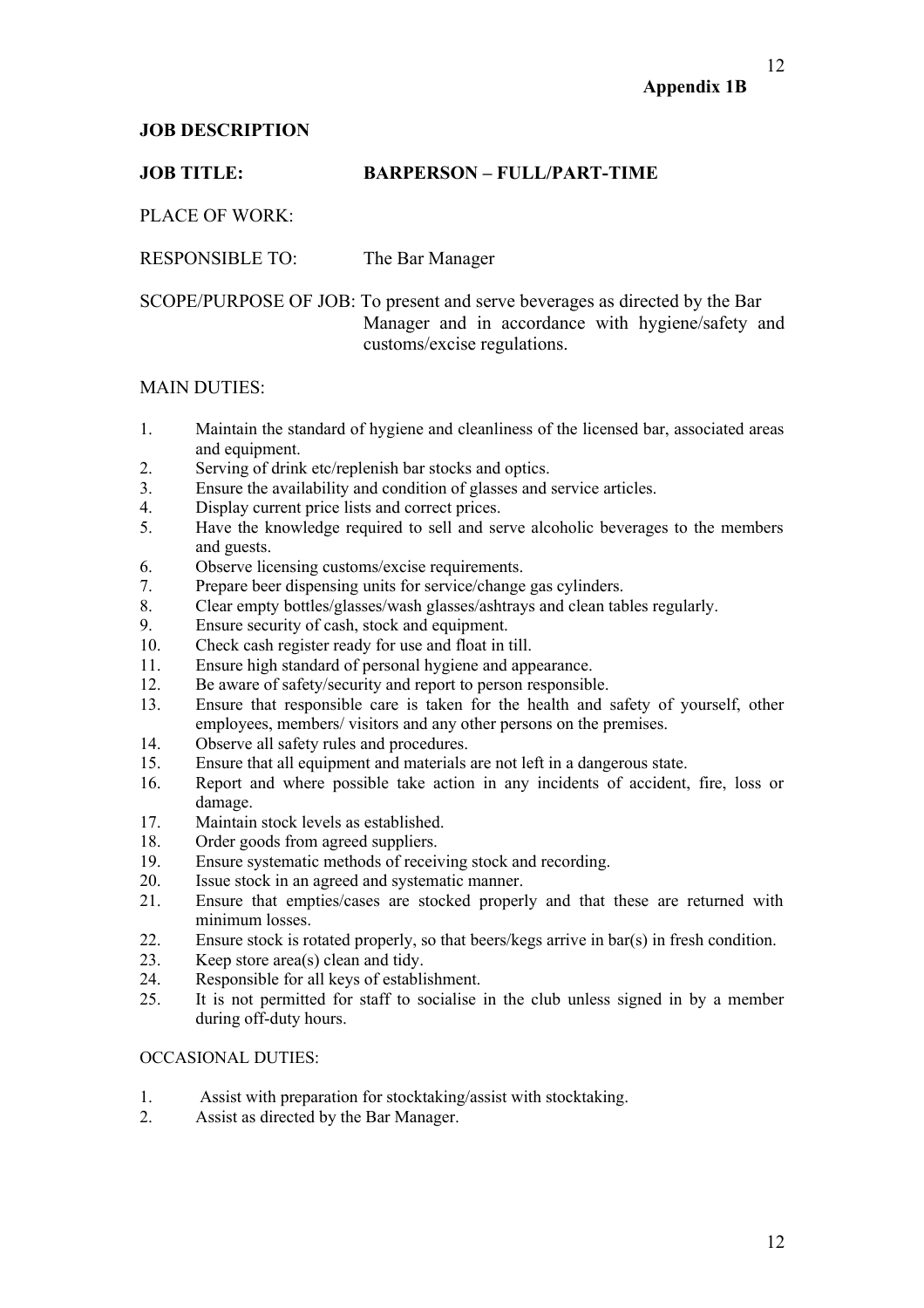# **JOB TITLE: WAITING STAFF – FULL/PART-TIME (delete as appropriate)**

PLACE OF WORK:

RESPONSIBLE TO: The Bar Manager

SCOPE/PURPOSE OF JOB: To present and serve beverages as directed by the Bar Manager and in accordance with hygiene/safety and customs/excise regulations.

#### MAIN DUTIES:

- 1. Maintain the standard of hygiene and cleanliness of the licensed bar, associated areas and equipment.
- 2. Serving of drink etc/replenish bar stocks and optics when required.
- 3. Ensure the availability and condition of glasses and service articles.
- 5. Have the knowledge required to sell and serve alcoholic beverages to the members and guests.
- 6. Clear empty bottles/glasses/wash glasses/ashtrays and clean tables regularly.
- 7. Ensure high standard of personal hygiene and appearance.
- 8. Be aware of safety/security and report to person responsible.
- 9. Ensure that responsible care is taken for the health and safety of yourself, other employees, members/ visitors and any other persons on the premises.
- 10. Observe all safety rules and procedures.
- 11. Report and where possible take action in any incidents of accident, fire, loss or damage.
- 12. When required immediate action should be taken to mop up spillages on floor surface.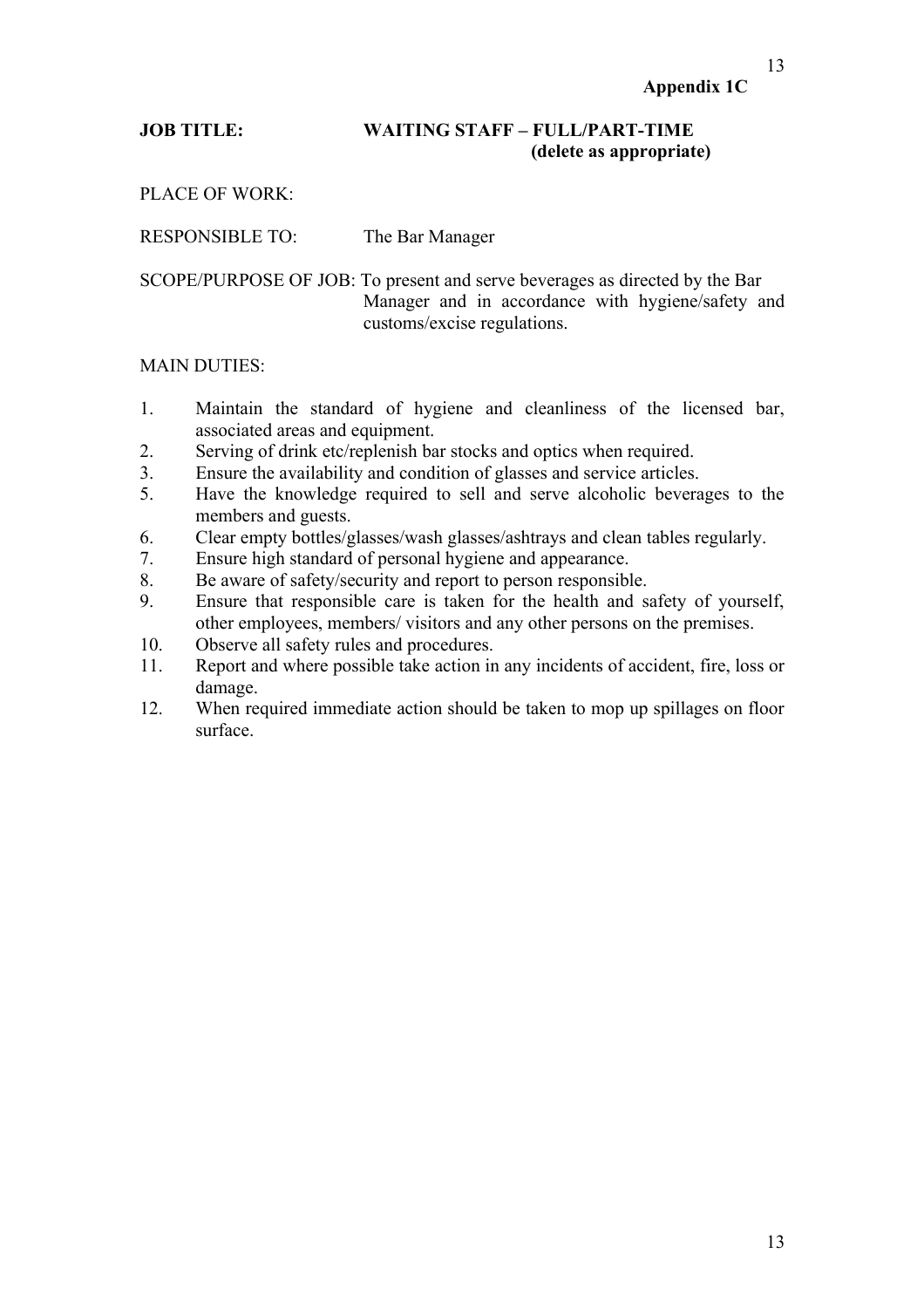# **Appendix 2**

# **ABSENCE NOTIFICATION AND CERTIFICATION PROCEDURE**

#### Statutory Sick Pay

- 1. Statutory Sick Pay (SSP) is payable to employees (who qualify) for up to twenty eight weeks of sickness absence. (Refer to 4(e) below).
- 2. For SSP purposes Qualifying Days with the employer are days on which you are normally contracted to work.
- 3. An employee, absent from work due to illness or injury, shall be paid SSP provided the qualifying conditions for receipt of such are satisfied; and provided that the requirements in respect of notification and supply of evidence of incapacity as set out in paragraph 4 are complied with.

#### 4. Notification

(a) If you are absent from work due to illness, or any other reason, you must ensure that management is advised at once of the nature and expected duration of the absence. This must be done by telephone as early as possible, or no later than after you are due to commence work.

 Note - You must, as soon as possible and in any event not later than the day you resume work, complete a Self Certification Form to cover ALL days of absence (see Appendix 1A - attached).

(b) If your illness extends beyond seven calendar days you must notify the employer on the eighth day of absence, as at paragraph 4(a).

Evidence of Incapacity

- (c) If you are ill and your absence extends beyond three working days you must present to management a completed DHSS self certification form SC2. This form is available from Doctors' surgeries and should arrive with the employer on the fourth but no later than the eighth day of absence.
- (d) If your absence extends beyond seven calendar days you must also submit to Management a Statement of Fitness for Work covering absence from the eighth day. This Certificate, which can be obtained from your doctor, should be forwarded to the employer as soon as possible after the eighth day of your absence.
- (e) Continued absence must also be covered by further medical certificates on a regular basis and management may seek, in the case of unacceptable absence or incapacity medical reports to determine continuing suitability for employment.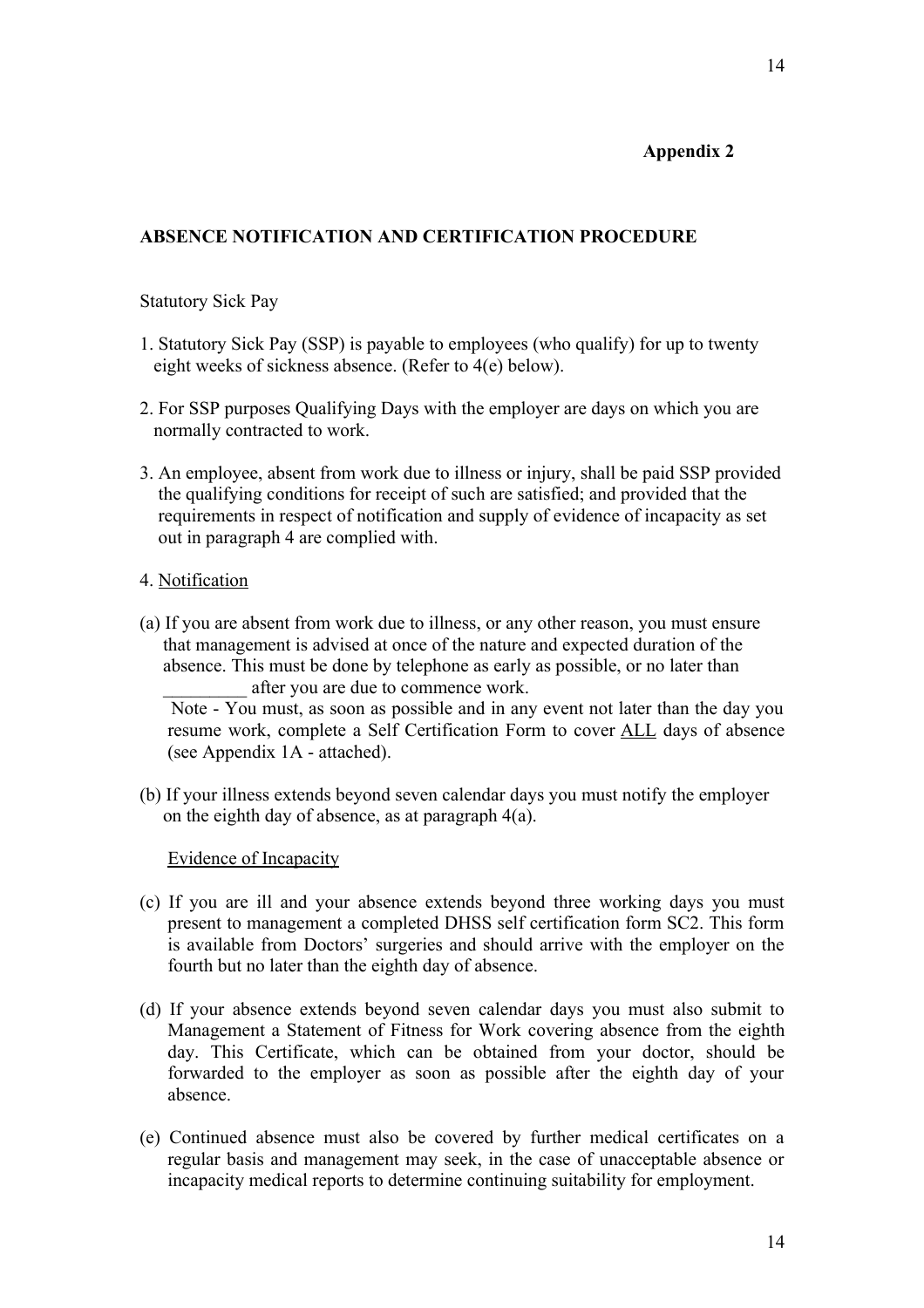# **Unreasonable delay in notifying the employer or failure to provide acceptable evidence of incapacity may result in the withholding of any SSP due.**

5. Any person who knowingly makes a false statement on a DHSS Self Certification Form shall be dealt with in accordance with the Disciplinary Procedure.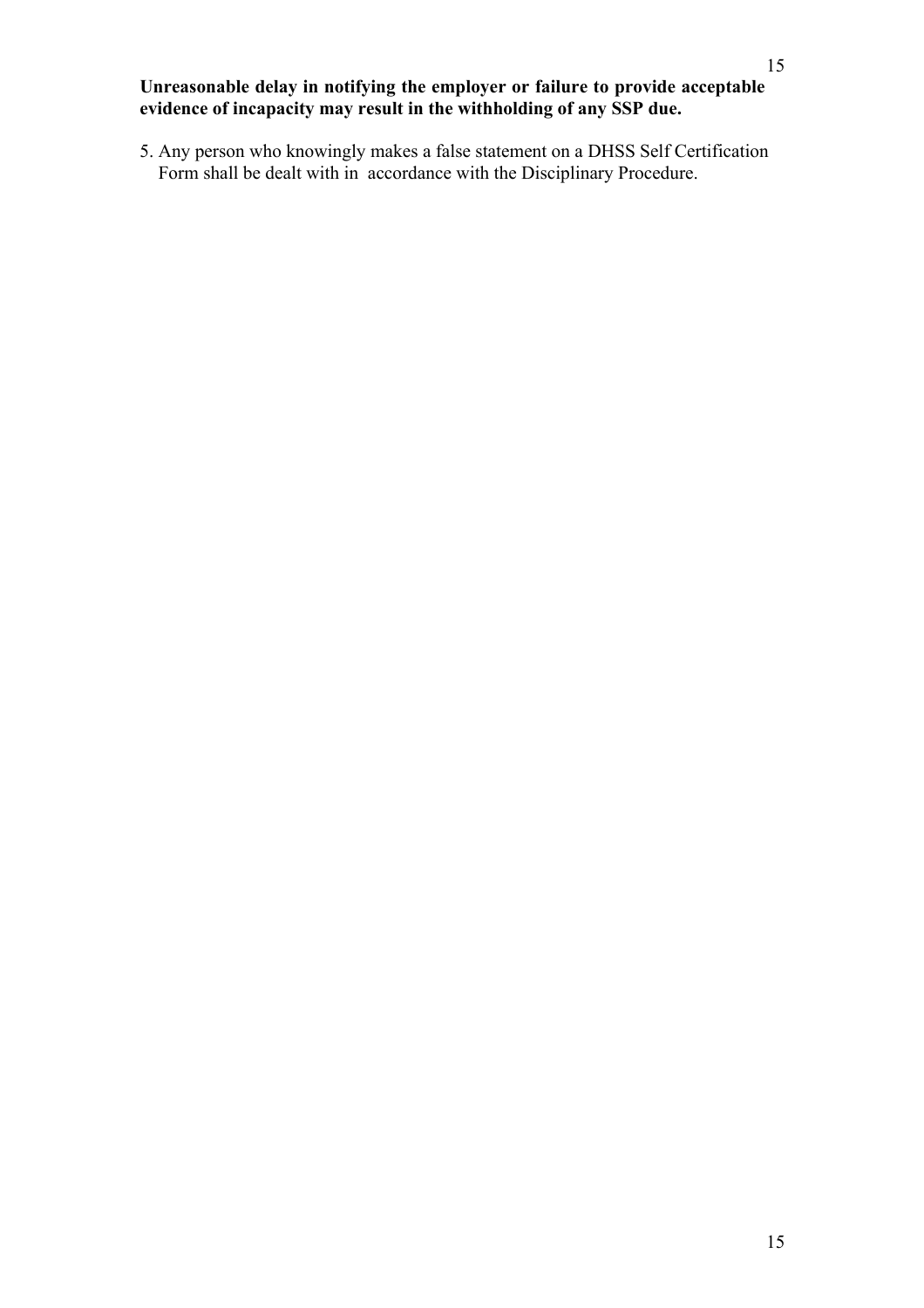# **Appendix 3**

# **Individual Grievance Procedure**

#### **Objective**

The objective of this procedure is to provide an employee (or ex-employee) who has a grievance, with the opportunity to have it examined quickly and effectively and where a grievance is deemed to exist, to have it resolved if possible, at the earliest practicable moment and at first level of management. Ideally, employees should initially raise any grievances informally with your line manager, with a view to finding solutions. Where an employee chooses to raise matters informally, the formal procedure as outlined hereunder does not apply.

#### **General Principles**

The employer will endeavour to ensure that –

- All steps under the procedure are taken without unreasonable delay
- The timing and location of all hearings are reasonable
- Hearings are conducted in a manner which enables employees to explain their cases
- As far as is reasonably practicable, appeal hearings will be conducted by a more senior manager than the manager who took the decision which is being appealed. This does not apply where the most senior manager attended the hearing at which the decision being appealed was taken.
- You have the right to be accompanied to any hearings by a fellow worker or Trade Union Official (if appropriate).
- Records shall be kept detailing the nature of the grievance raised, the employer's response, any action taken, the reasons for it and other information relevant to the process. These records shall be kept confidential.
- Any employee who has a grievance must exhaust each stage of the procedure before proceeding to the next stage. Where this has not taken place the matter shall be referred back to the appropriate stage. The matter shall not be progressed unless and until the appropriate procedural stages are complied with.

#### **Formal Procedure**

This procedure has been drawn up to establish the appropriate steps which must be followed when formally pursuing and dealing with a grievance. It is the aim of this procedure to settle matters at the earliest practicable moment, and at the first possible appropriate management level.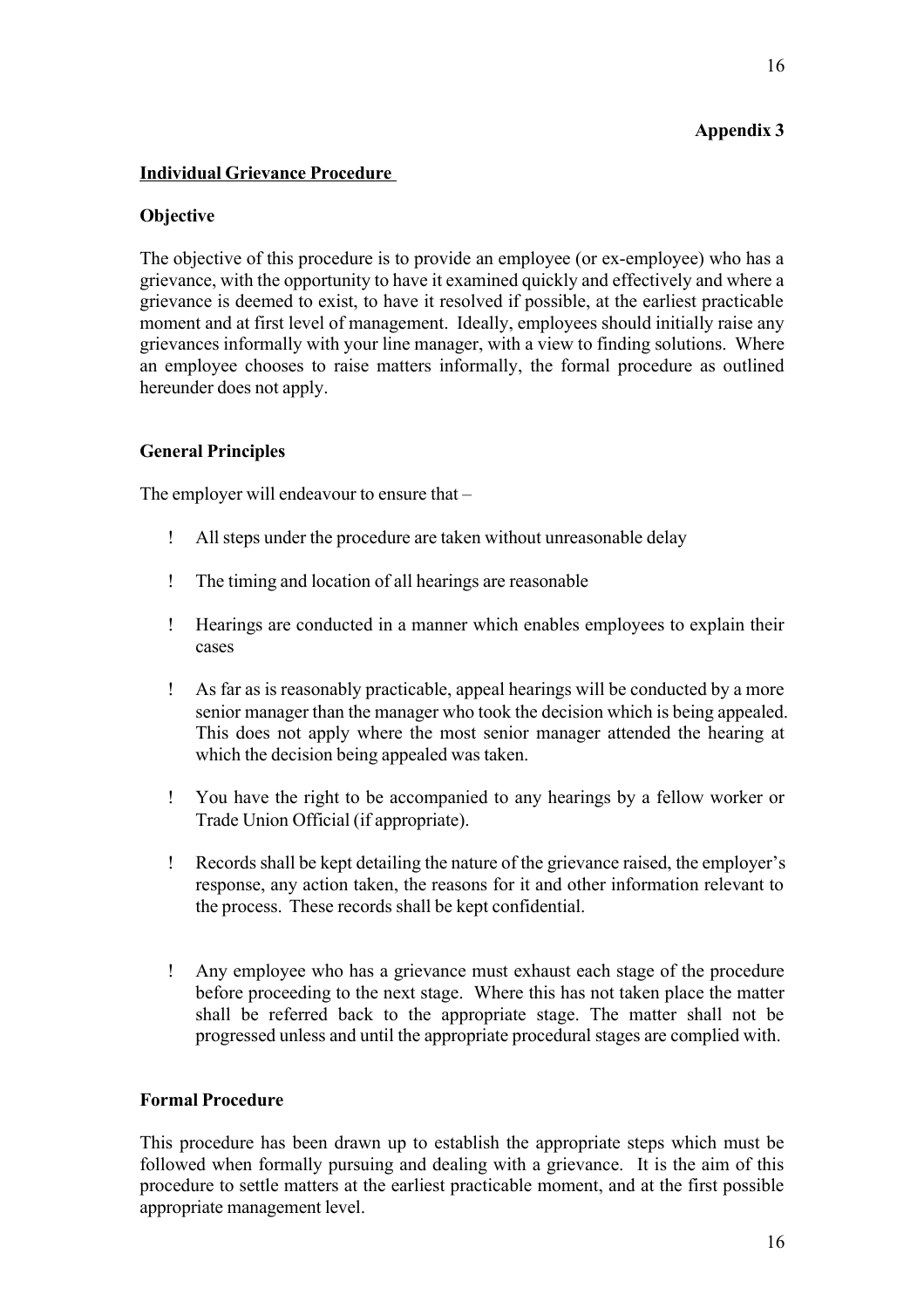Should you wish to raise a grievance regarding your employment you must submit a written statement of the grievance to the secretary.

# Step 2 – Meeting

 Prior to the hearing of the grievance, you must also provide particulars on the basis for the grievance. A hearing will be arranged with you within 5 working days from the time both the written statement and the particulars on the basis for the grievance are provided. The hearing will be conducted by members of the management committee(normally 3 members). You will be provided with their decision on the grievance as soon as possible and in any case, within 5 working days from the date of the hearing.

#### Step 3 - Appeal

If you are not satisfied with their decision you may appeal against this to the appeals committee. This will be made up of members of the management committee who were not previously involved.

On receipt of such a request they shall make arrangements to hear the appeal within 5 working days.

The decision shall be given to you as soon as possible and not later than 5 working days from the appeal being heard.

This shall be the final stage of the employer's grievance procedure and the decision is final.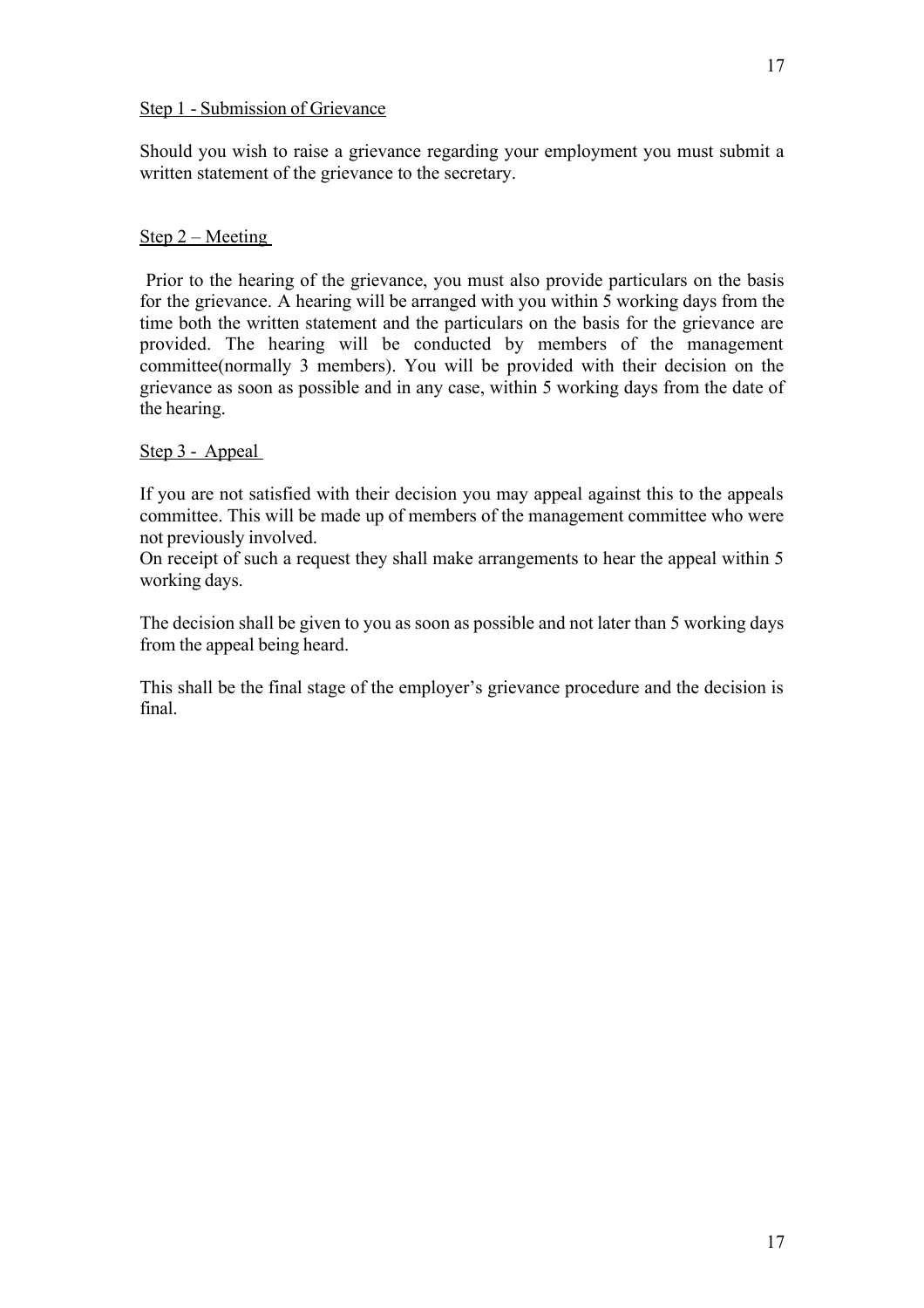# **Disciplinary Rules and Procedures for Misconduct**

# **Objective**

The objective of this procedure is to give employees the opportunity to improve their conduct or performance. It identifies who has authority to take disciplinary action and aims to ensure that employees are protected against unjustifiable or inconsistent disciplinary action. It also identifies the type of offence which would result in disciplinary action being taken, what that action would be and what further action would result if there is no improvement or a recurrence takes place.

#### **Informal Action**

Cases of minor misconduct or unsatisfactory performance may be dealt with informally. The employer may have a quiet word of caution or advice and encouragement with the employee in order to improve an employee's conduct or performance. This informal approach may be used in dealing with problems quickly and confidentially. There will, however be situations where matters are more serious or where this informal approach has been tried but is not working. In these circumstances, the employer will use the formal procedure.

#### **General Principles for the Formal Disciplinary Procedures**

- 1. No disciplinary action shall be taken until there has been a full investigation into any alleged incident.
- 2. The right to receive, prior to disciplinary hearings,
	- A written statement of the alleged misconduct, and
	- Particulars on the basis for the allegation
- 3. The right to reasonable opportunity, prior to disciplinary hearings, to consider their responses to the information provided on the allegation.
- 4. When taking formal disciplinary action, you shall have the right, where reasonably requested, to be accompanied by a fellow worker or a trade union official.
- 5. The employer will ensure that the disciplinary rules and procedures are applied fairly and consistently.
- 6. The employer will endeavour to ensure that:-
	- All steps under the procedure are taken without unreasonable delay
	- The timing and location of all hearings are reasonable
	- Hearings are conducted in a manner which enables employees to explain their cases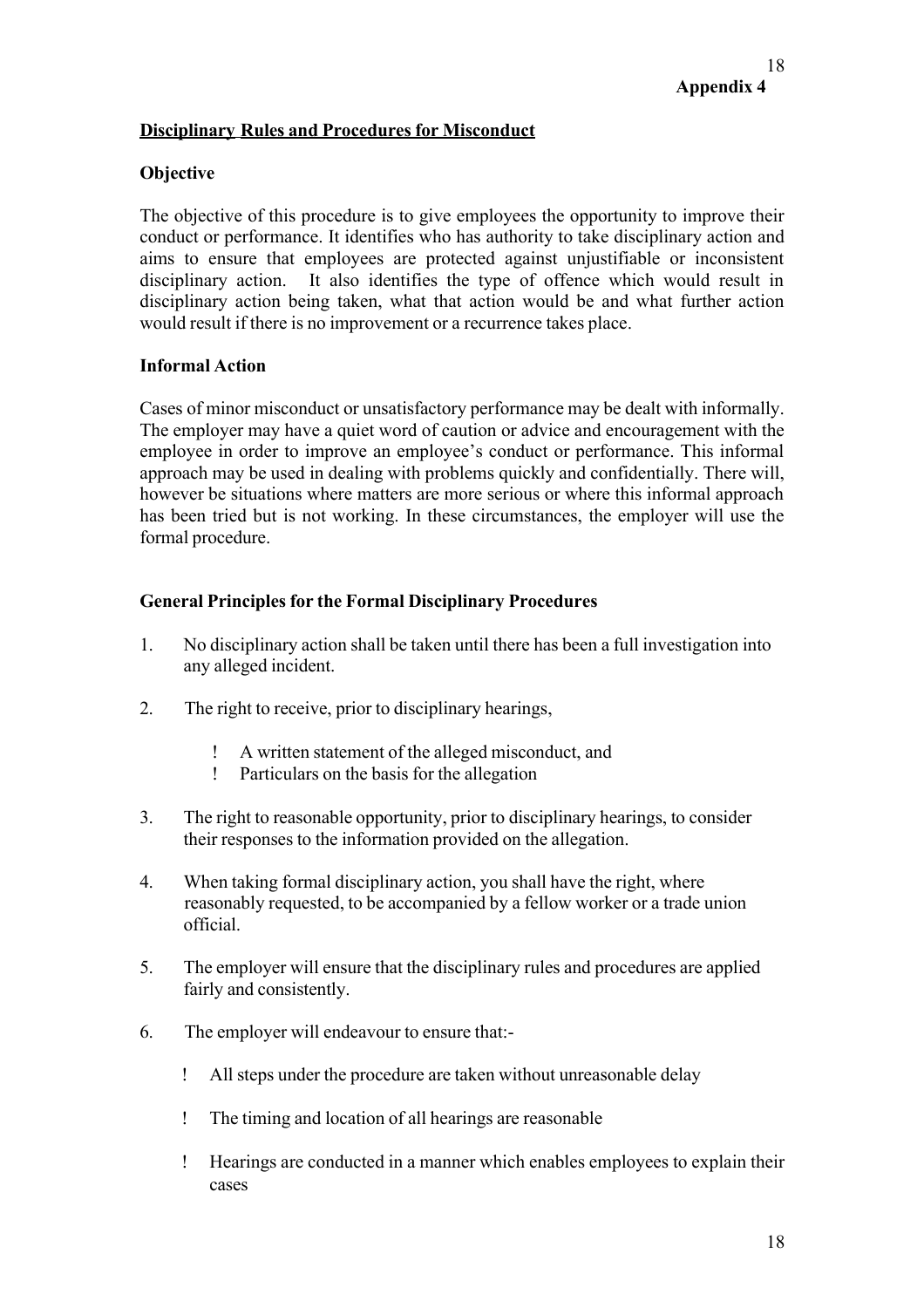7. The employee must take all reasonable steps to attend the hearings and appeal meetings.

take the disciplinary action being appealed.

manager attended the disciplinary hearing at which the decision was taken to

- 8. Once warnings have expired they will be erased from the employee's personal record.
- 9. The employer will keep written records during the disciplinary process. These will include the complaint against the employee, notes taken during the hearings and appeals, findings and actions taken, details of the appeal and any other information relevant to the process.
- 10. The employer will take all reasonable steps to ensure that confidentiality is maintained throughout the process.
- 11. All warnings will clearly state the misconduct concerned and clearly indicate what the eventual outcome will be if there is no improvement on the employee's part or a recurrence takes place. Warnings normally relate to the same or similar misconduct and are not generally transferable between different types of misconduct. However, where a number of warnings are called for in respect of different types of misconduct this will entitle management to review the employee's overall suitability for continued employment and if necessary to issue a final general warning irrespective of the offence.
- 12. **Precautionary Suspension:** In certain cases, for example in cases involving gross misconduct, where relationships have broken down or there are risks to an employer's property or responsibilities to other parties, consideration will be given to a brief period of suspension with full pay whilst unhindered investigation is conducted. The employer will also consider alternative actions which would be more acceptable to the employee yet serve the same purpose as a suspension e.g. agreeing to a temporary transfer to other duties or another work station without loss of pay or the taking of annual holidays to which the employee is entitled. Any action taken will be reviewed to ensure it is not unnecessarily protracted. It will be made clear that any action taken is not considered a disciplinary action.

# **Types of misconduct**

The following list shows examples of the type of rules/offences which the employer has categorised for each level of misconduct. This is not an exhaustive list and management reserves the right to decide how any other misconduct shall be categorised:

- A MINOR MISCONDUCT Absenteeism
	-
	- **Lateness**
	- Failure to comply with Absence Notification and Certification Procedure
	- Careless work and poor effort at work
	- Minor breach of safety/hygiene/security rules
	- Extended tea and meal breaks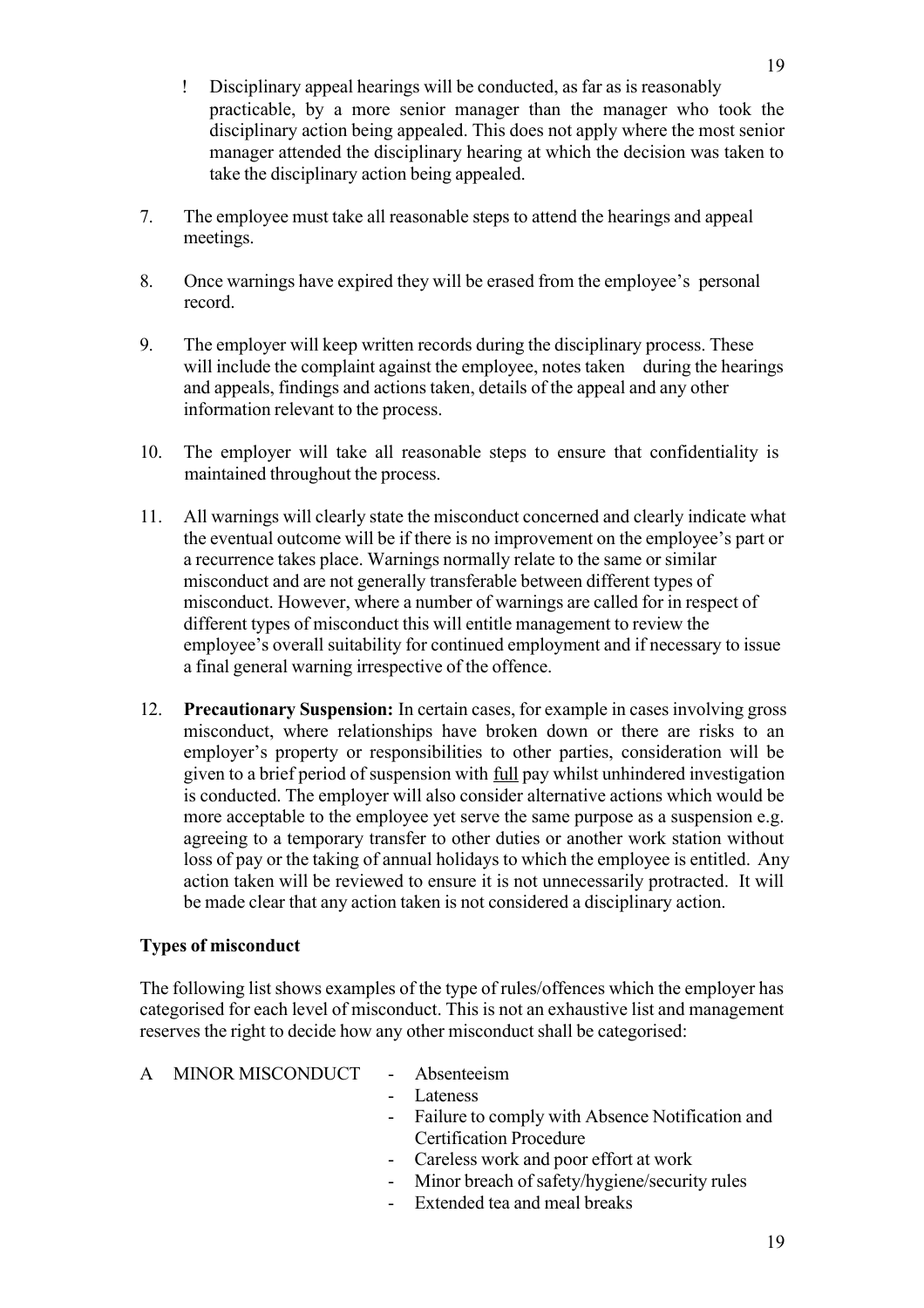- Misuse of telephone
- Excessive time away from the job
- Failure to wear any protective clothing/equipment provided
- Failure to complete time/stock or work sheets as instructed

B MAJOR MISCONDUCT - Dangerous physical horseplay

- Neglect causing damage to or loss of Employer's, customer's or other employee's property/
	- equipment/tools
	- Serious neglect of safety/hygiene/security rules
	- Smoking in the workplace
	- Consuming intoxicants during working hours or bringing intoxicants into the premises without permission
	- Entry into any unauthorised areas
	- Wilful or excessive wastage of material
- Unsatisfactory attitude to customers
- Use of foul language
- Gambling on the premises
- Insubordination

C GROSS MISCONDUCT - Theft

- 
- Physically violent behaviour
- Leaving the premises or site without permission
- Refusal to carry out a reasonable work instruction
- Deliberately ignoring safety/hygiene/security rules and thereby endangering one's own or another's physical well-being or safety
- Obscene behaviour
- Intoxication induced by alcohol or drugs
- Fraud
- Disclosing confidential business information to a third party
- Wilful damage to or gross negligence of Employer's, customer's or other employee's property/equipment/tools
- Undertaking work in competition with own employer
- Falsification of records
- Unauthorised use of Employer vehicle
- Clocking offences
- Gross misuse of Company's Internet /e mail system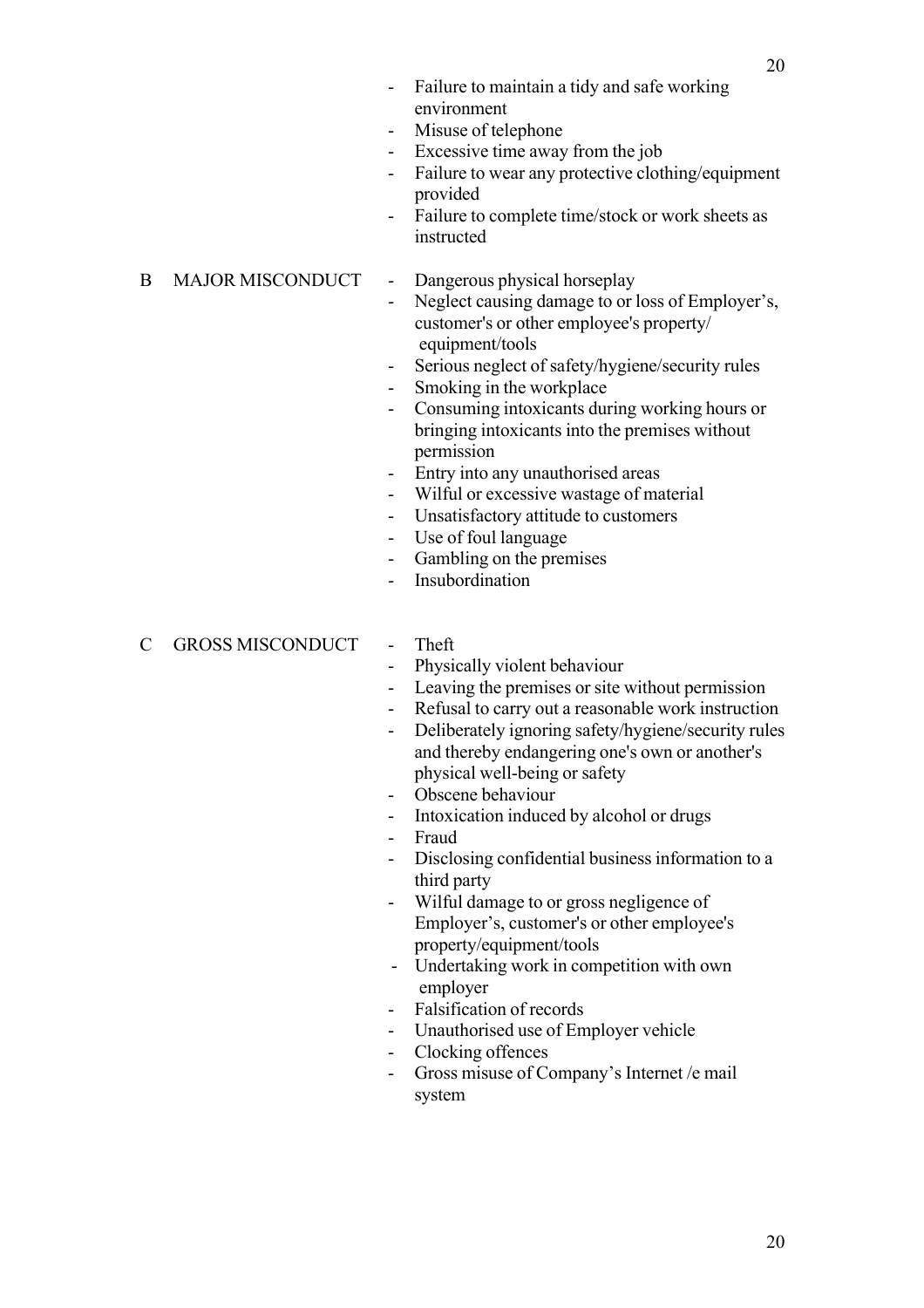#### **NOTE: -**

**Any allegation of bullying in the workplace or any allegation of discrimination, victimisation or harassment linked to anti-discrimination legislation including gender, gender reassignment, sexual orientation, marriage, civil partnership, disability, race, age, religious beliefs or political opinions will be thoroughly investigated and where appropriate will be dealt with under the disciplinary procedure. The disciplinary response will depend upon the nature and seriousness of the incident; and in extreme cases will result in summary dismissal.**

#### **Formal Procedure**

When taking formal disciplinary action, the employer will comply with the Statutory Procedures by ensuring that the following steps are taken at all stages of the formal disciplinary process.

#### **Step 1 Statement of grounds for action and invitation to meeting.**

The employer will provide to the employee a written statement of the alleged misconduct which has led to the consideration of formal disciplinary action or dismissal. The employer will invite the employee to a hearing to discuss the issue.

# **Step 2 Meeting**

Prior to the hearing the employer will supply the basis of the allegation. After the meeting the employer will inform the employee of the decision and offer the right to appeal (if applicable).

# **Step 3 Appeal**

If the employee wishes to appeal he or she will inform the employer within 5 working days. The employer will invite the employee to a further hearing to discuss the appeal. The final decision will be communicated to the employee.

# **Minor Misconduct**

If the alleged breach falls within the minor misconduct category the employer will follow the formal procedure outlined above and the following action will be taken if the employer is satisfied that an offence has occurred:

- Stage 1 You will be given a verbal warning. It will be recorded and retained on file for a period of 6 months.
- Stage 2 If the same or similar offence is repeated within 6 months you will be given a first written warning. It will be recorded and retained on file for a period of 12 months.
- Stage 3 If the same or similar offence is repeated within 12 months you will be given a final written warning. This will contain a clear notice that a repeat of the offence within 12 months will result in dismissal.
- Stage 4 If the same or similar offence is repeated within 12 months you will be dismissed.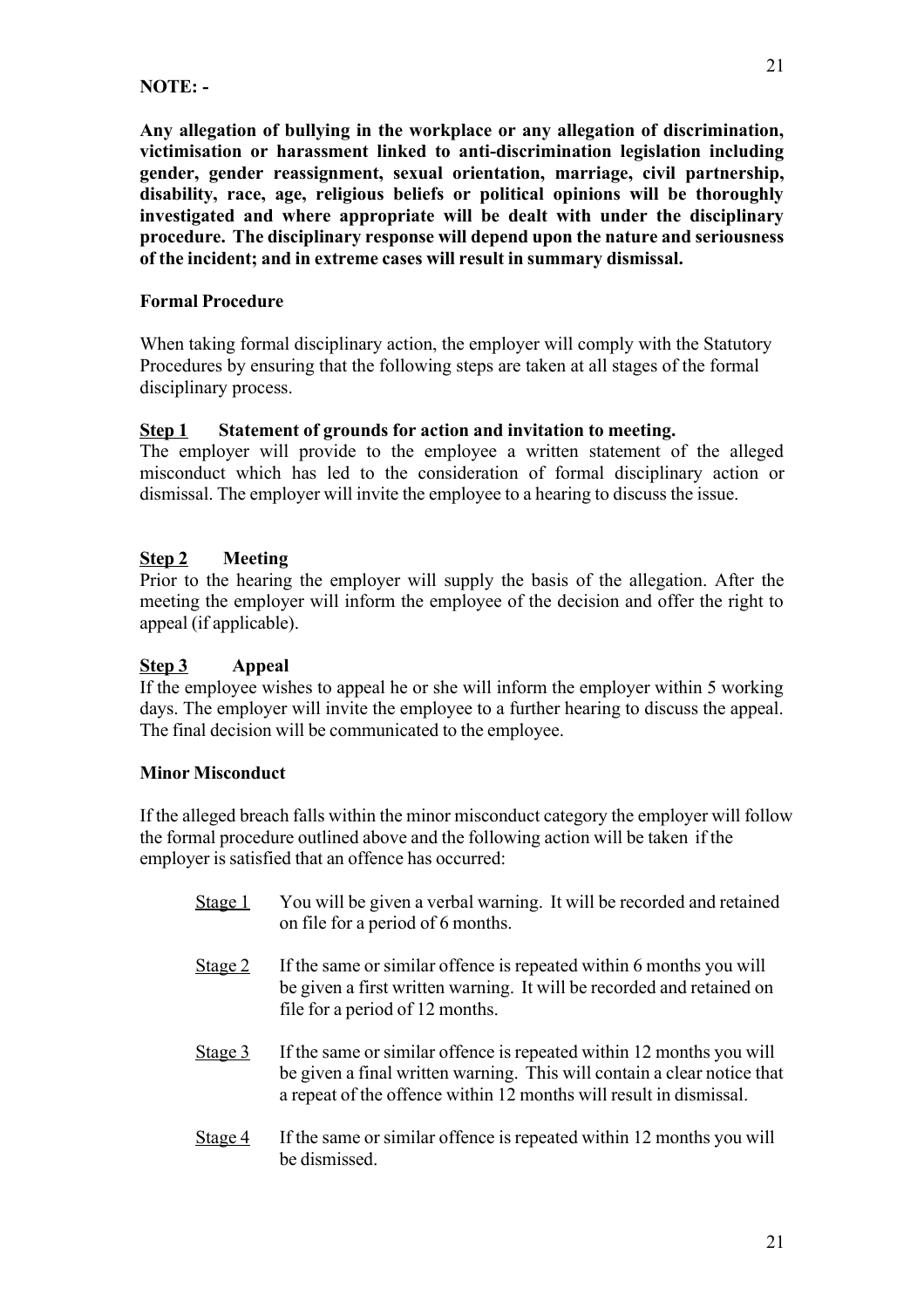If the alleged breach falls within the major misconduct category the employer will follow the formal procedure as outlined on the previous page. If the employer is satisfied that an offence has occurred you will receive a final written warning which will contain clear notice that a repeat of the offence within 12 months will result in dismissal.

#### **Gross Misconduct**

If the alleged breach falls within the gross misconduct category the employer will follow the formal procedure as outlined on the previous page. If the employer is satisfied that an offence has occurred the employee will be dismissed summarily: i.e. without notice and without wages-in-lieu of notice.

#### **Appeals**

Where an employee feels that action taken **at any stage** under this procedure is unjustified or unfair, there shall be the right of appeal. All appeals must be made in writing to the secretary within 5 working days of being informed of the disciplinary sanction. Appeal hearings will be conducted by the appeals committee and will be held within 5 working days of receiving the notification of appeal. The employee has the right to be accompanied at the appeal hearing.

The result of the appeal hearing will be notified to the employee within 5 working days in writing.

# **Disciplinary Authority**

In the event of a breach of employer rules disciplinary hearings and appeals will be conducted by the appropriate disciplinary authority as follows: -

|                   | Appeal                          |
|-------------------|---------------------------------|
| (Recorded verbal) |                                 |
|                   | Appeal                          |
| (First written)   |                                 |
|                   | Appeal                          |
| (Final Written)   |                                 |
| (Dismissal)       | Appeal $\overline{\phantom{a}}$ |
|                   |                                 |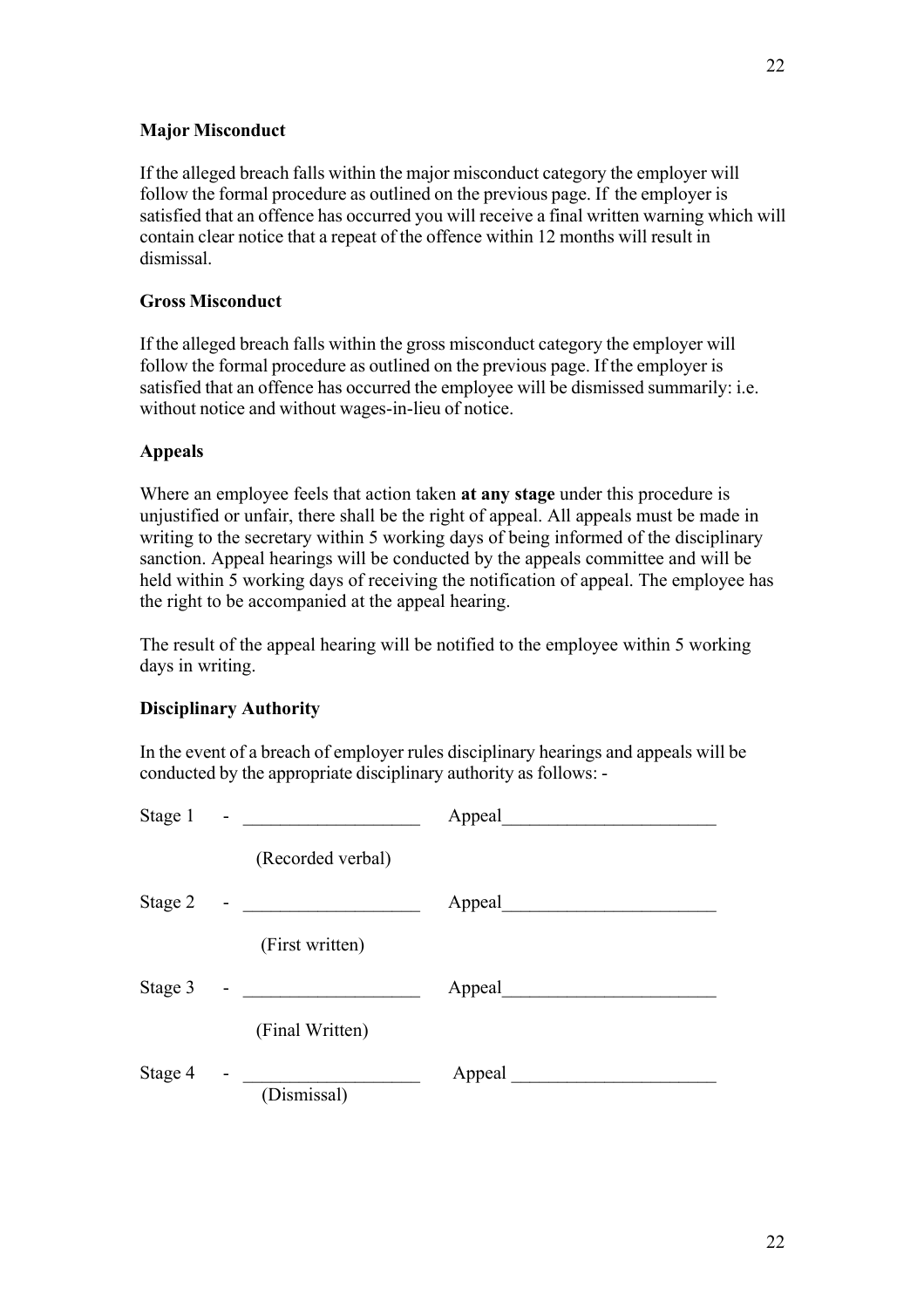# **STATUTORY MODIFIED DISMISSAL AND DISCIPLINARY PROCEDURE**

There may be **some limited and very exceptional situations** involving alleged acts of gross misconduct where some of the general principles of the Disciplinary Rules and Procedures for Misconduct will not apply. These situations will be where:

- dismissal is without notice and occurs at the time when the employer became aware of the misconduct or immediately thereafter
- the employer is entitled, in the circumstances, to dismiss by reason of the misconduct without notice and without pay in lieu of notice, and
- the employer believed that it was reasonable, in the circumstances, to dismiss before enquiring into the circumstances in which the misconduct took place.

In these **very exceptional situations** the following modified procedure will apply:-

#### **Step 1 Statement of grounds for action**

The employer will provide the dismissed employee with:-

a written statement of the alleged misconduct which led to the dismissal

 written particulars on the employer's basis for thinking at the time of the dismissal that the employee was guilty of the alleged misconduct, and

a written confirmation of his/her right of appeal against the dismissal.

# **Step 2 Appeal**

- If the employee wishes to appeal he/she must inform the employer.
- All appeal requests must be made to the secretary.
- Appeal hearing shall be heard within 5 working days of receipt of the request.
- The employee must take all reasonable steps to attend the hearing.
- The employee has the right, where reasonably requested, to be accompanied at the appeal hearing by a work colleague from the employer or by a trade union official (who may be either a full-time official employed by a union or a lay union official who has been reasonably certified in writing by his/her union as having experience of, or as having received training in, acting as a worker's companion).
- The result of the appeal hearing shall be notified to the employee within 5 working days of the appeal hearing.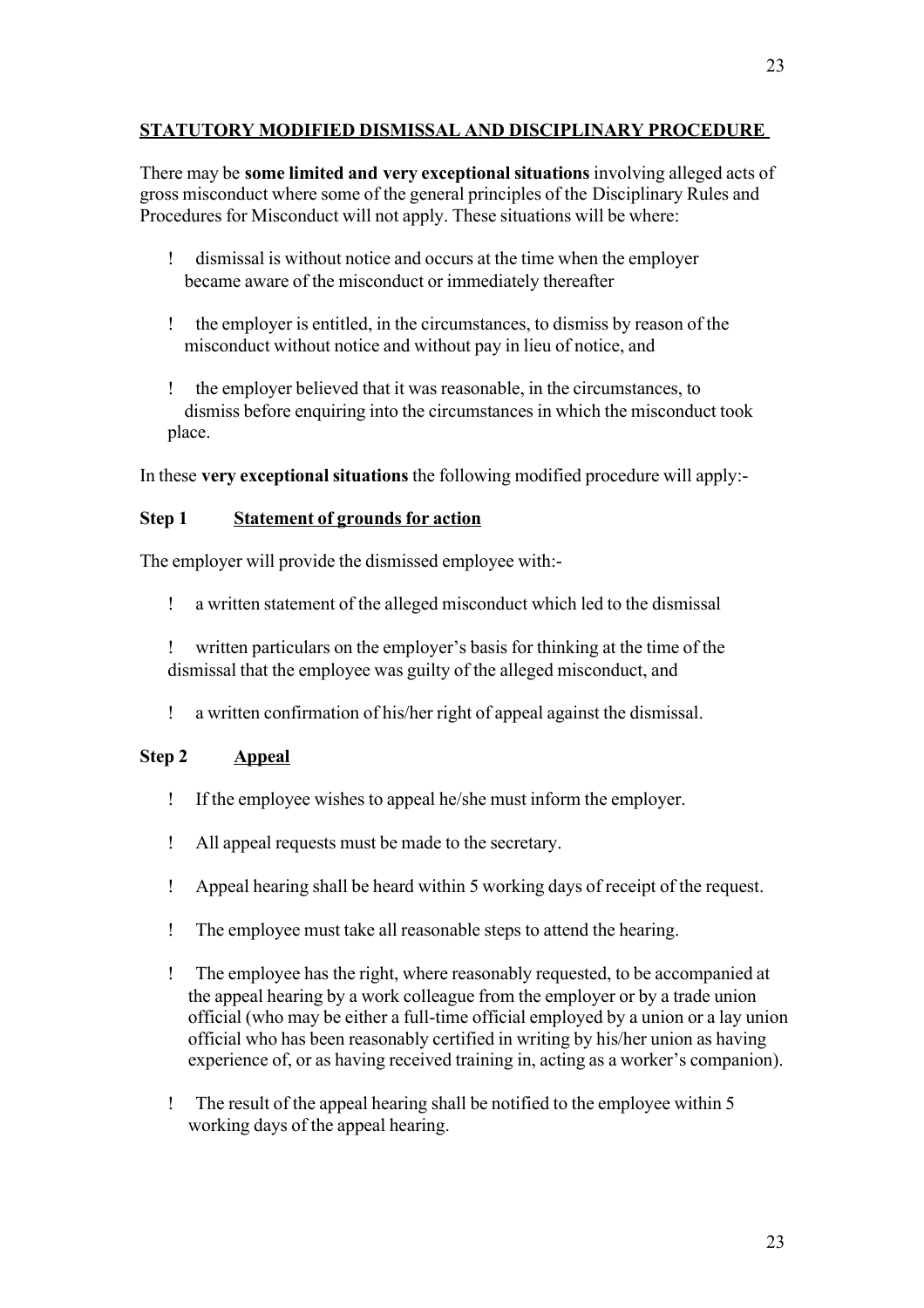# **Dismissals procedure – General**

This procedure applies where the employer is contemplating dismissing an employee.  **It does not apply in cases of misconduct for which there is a separate procedure**. It **will** apply, for example, in cases of dismissal related to capability, redundancy, expiry/non renewal of a fixed term contract.

*The procedure below only outlines the minimum steps which must be followed to ensure compliance with the Statutory Procedures. Following this procedure in a dismissal situation does not guarantee that an Industrial Tribunal will find the dismissal 'fair'. The employer, in addition to these steps should act fairly and reasonably in arriving at any decision to dismiss an employee. This will include for example, consultation with the employee, offering suitable alternative work, where appropriate etc.*

#### **General Principles**

The employer will endeavour to ensure that:-

- Each step and action under the procedure is taken without unreasonable delay
- Timing and locations of hearings are reasonable
- Hearings are conducted in a manner that enables an employee to explain his/her case.
- The employee must take all reasonable steps to attend the hearings.
- At hearings and appeal hearings the employee may, where reasonably requested, be accompanied by a fellow worker from the employer.
- Dismissal appeal hearings will be conducted as far as reasonably practicable by a more senior manager than the manager who took the action being appealed unless the most senior manager attended the hearing.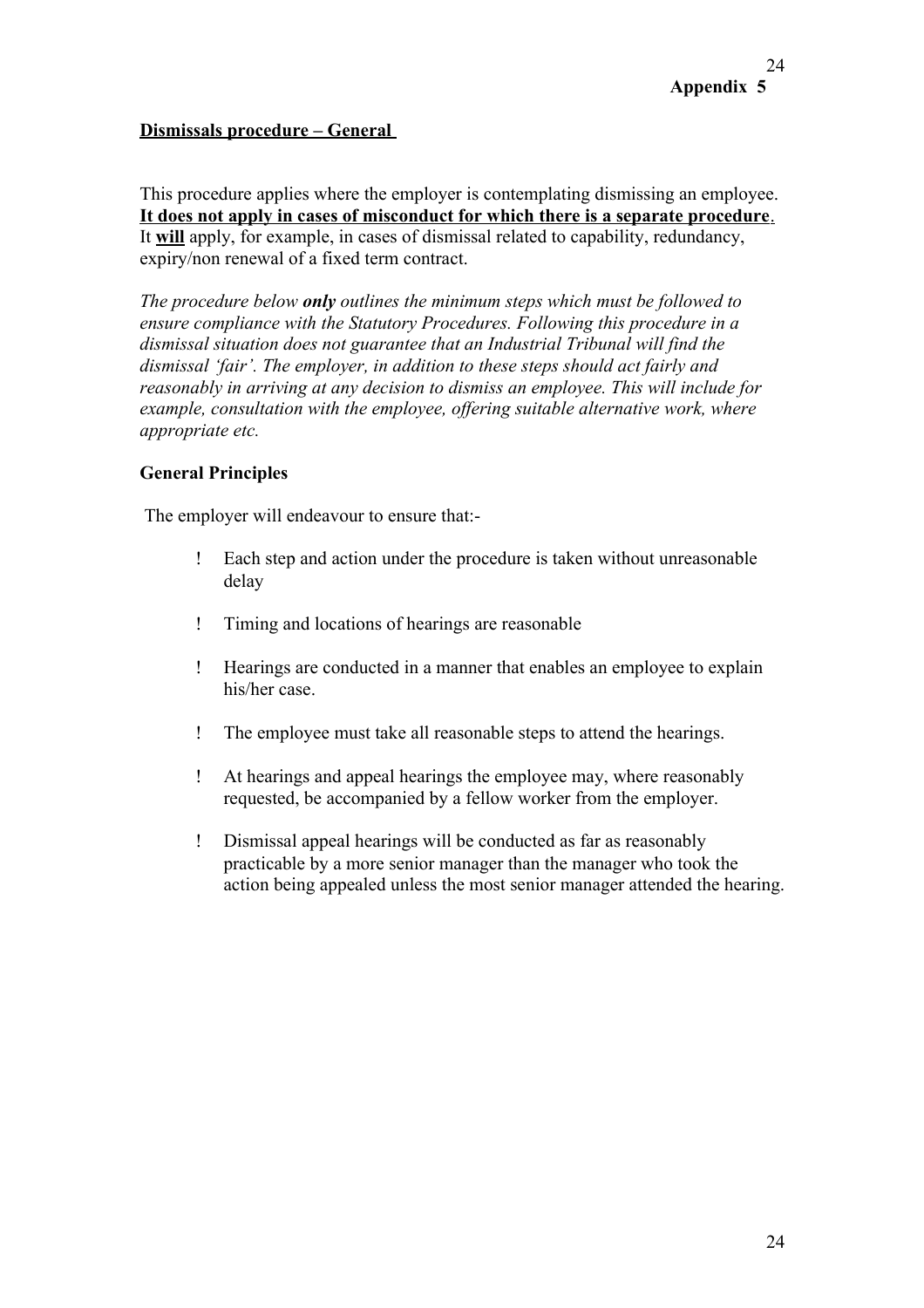#### **1. Step 1 Statement of grounds for action and invitation to meeting**

The secretary will inform the employee in writing of the alleged characteristics or other circumstances which have led to the contemplation of the dismissal of the employee (or action short of dismissal) and invite the employee to a hearing to discuss this.

# **2. Step 2 Meeting**

Prior to the hearing the employee will be provided with particulars on the basis for the grounds given in the statement in step 1. The employee will be given reasonable opportunity to consider his/her response to that information before any hearing takes place. The hearing will be conducted by members of the management committee(normally 3). No action (other than suspension on full pay) will be taken before the hearing takes place. After the hearing the employee will be informed in writing of the decision and of his/her right of appeal against this if he/she is not satisfied with it.

# 3. **Step 3 Appeal**

If an employee wishes to appeal he/she must inform the employer within 5 working days. Where an appeal is requested, the employee will be invited to an appeal hearing. The Appeal hearing will be conducted by the appeals committee and shall be held within 5 working days of the request for an appeal. The employer may implement any decision taken at the first hearing before the appeal hearing is held. After the appeal hearing the employee will be informed in writing of the employer's final decision within 5 working days.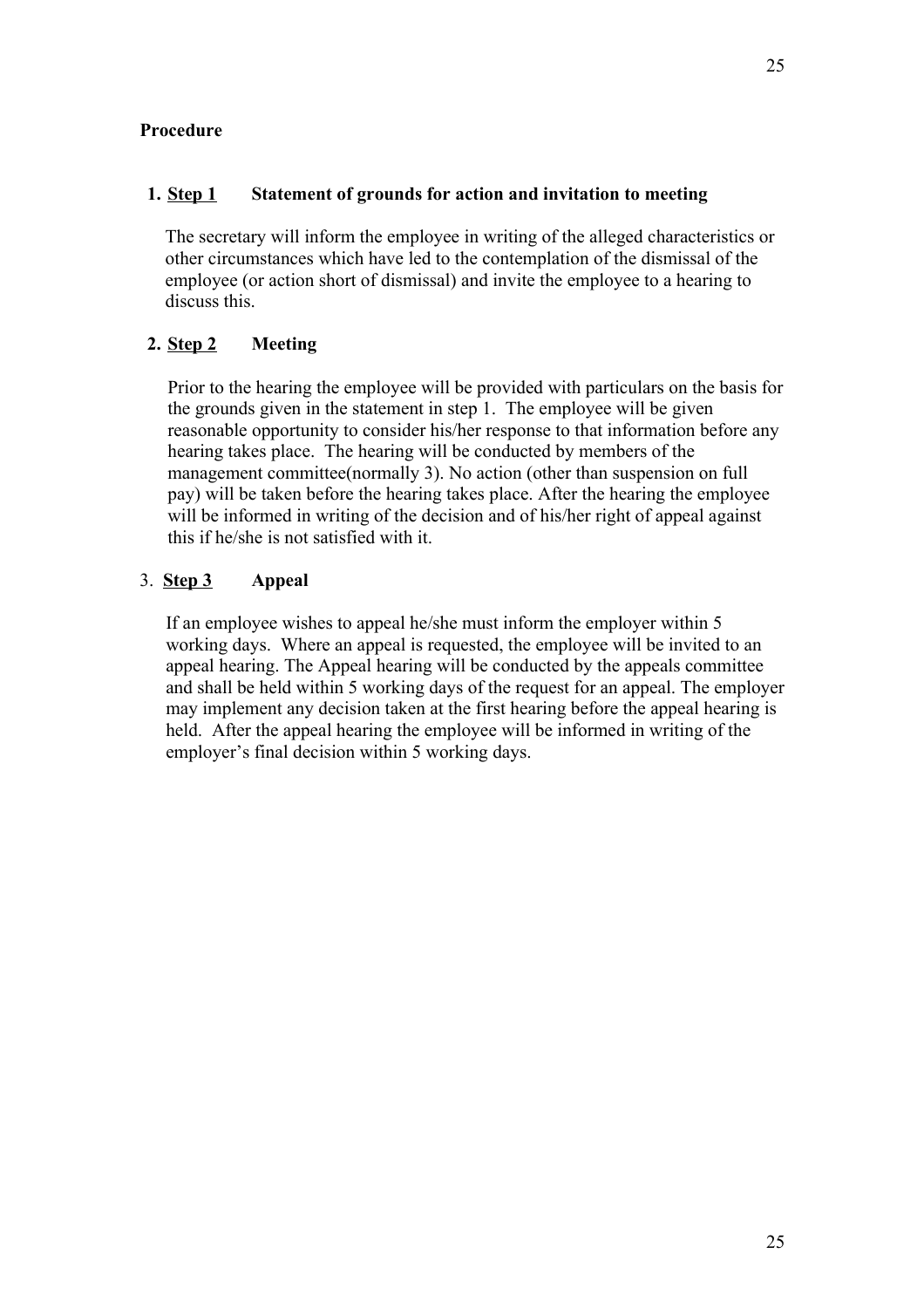# **CASH HANDLING AND RECORDING PURCHASES PROCEDURE**

#### **1. The Till**

- (a) Do not use the till unless it is fully operational.
- (b) The till must only be closed down as authorised by Management.
- (c) Ensure that the till display window is completely visible from each side and not obscured by stock, display posters or stickers.

# **2. The Sale**

- (a) Every item purchased must be recorded on a slip and thereafter the total registered on the till.
- (b) Every item purchased must be rung through the appropriate key.
- (c) The amount registered on the till must equal the value of the goods purchased.
- (d) Cash received must be replaced in the drawer immediately after the customer has received any change due and there being no queries on the transaction.
- (e) Close the till drawer on completion of a transaction.
- (f) The customer must be given a receipt for goods purchased.
- (g) If a sale is over/under recorded a written note giving details should be placed in the drawer.

# **3. Cheques**

- (a) Cheques are **not** to be accepted.
- (b) If you accept a cheque supported by a guarantee card make sure that:
	- (1) The signatures on cheque and card are the same.
	- (2) The code number is the same on cheque and card.
	- (3) The card has not date expired.
	- (4) The cheque is correctly completed (the date should be correct and the amount in words the same as that in figures).
	- (5) Assistant should (1) personally enter cheque card number on back of cheque (2) sign and date back of cheque.

#### **4. Personal Staff Purchases**

- (a) Personal purchases are not permitted.
- (b) Cash must not be removed from the drawer for personal use or unauthorised transactions.
- (c) An employee who is in doubt about any matter should consult the Management Committee.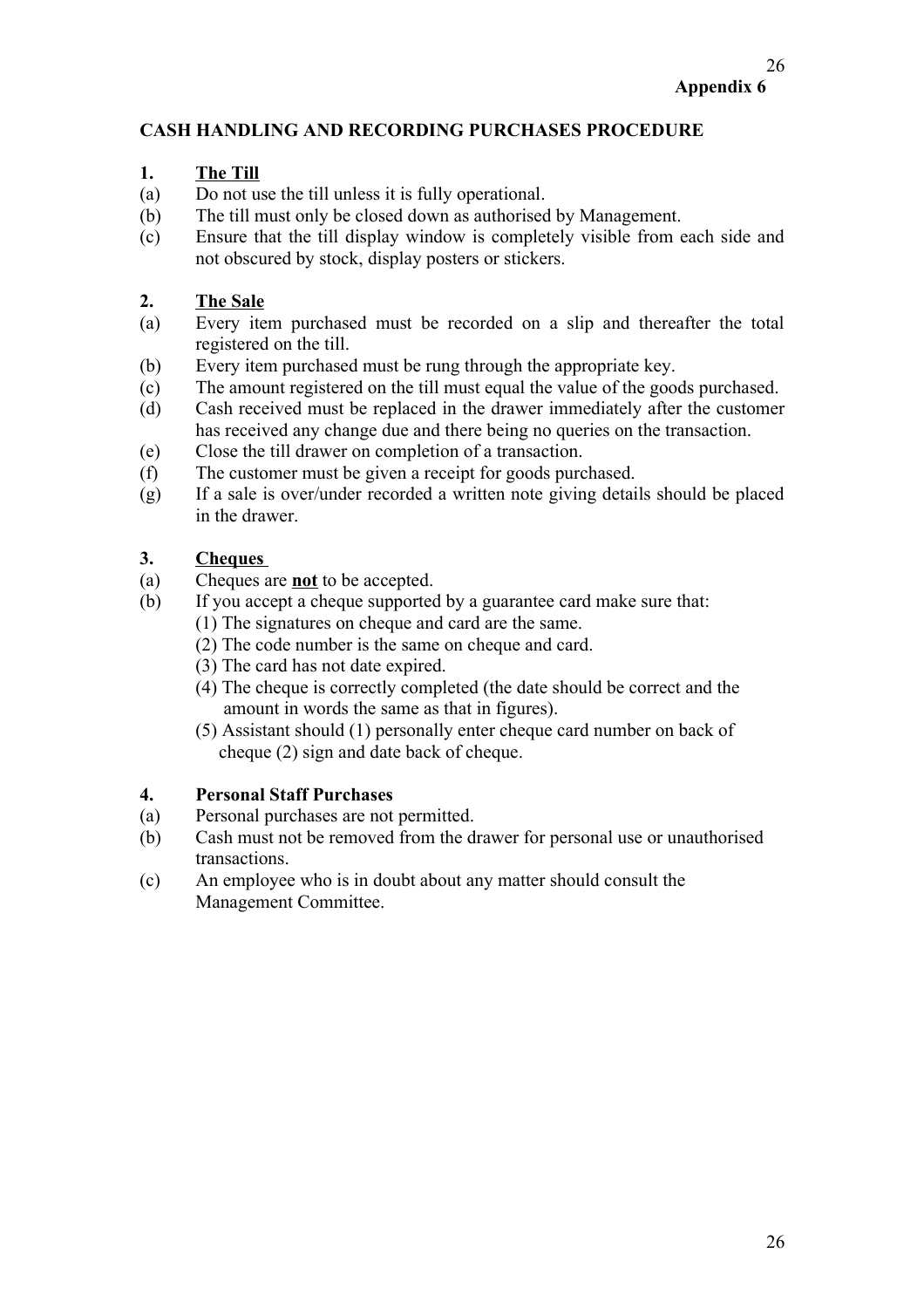# **Appendix 7** 27

#### **HEALTH AND SAFETY**

#### **HEALTH AND SAFETY AT WORK (NI) ORDER 1978**

#### **GENERAL POLICY STATEMENT**

- 1. The Management of the Club regards the promotion of health and safety measures as a mutual objective for Management and employees at all levels.
- 2. It is therefore the Club's policy to do all that is reasonably practicable to prevent personal injury and damage to property, and to protect everyone from foreseeable work hazards, including the public, insofar as they come into contact with the Club, or its services.
- 3. In particular, the Club has a responsibility to:
	- (a) provide and maintain safe and healthy working conditions, taking account of any statutory requirements;
	- (b) provide training and instruction to enable employees to perform their work safely and efficiently;
	- (c) make available all necessary safety devices and protective equipment and to supervise their use;
	- (d) maintain a constant and continuing interest in health and safety matters applicable to the activities of the club, in particular, by consulting and involving employees, or their representatives, wherever possible.
- 4. Employees have a duty to co-operate in the operation of this policy by:
	- (a) working safely and efficiently;
	- (b) reporting incidents that have led, or may lead, to injury or damages;
	- (c) adhering to Club procedures, initiated on their behalf, for securing a safe workplace;
	- (d) assisting in the investigation of accidents with the objective of introducing measures to prevent a recurrence.
	- (e) by meeting statutory requirements and using protective equipment where provided.

#### **Appendix 8**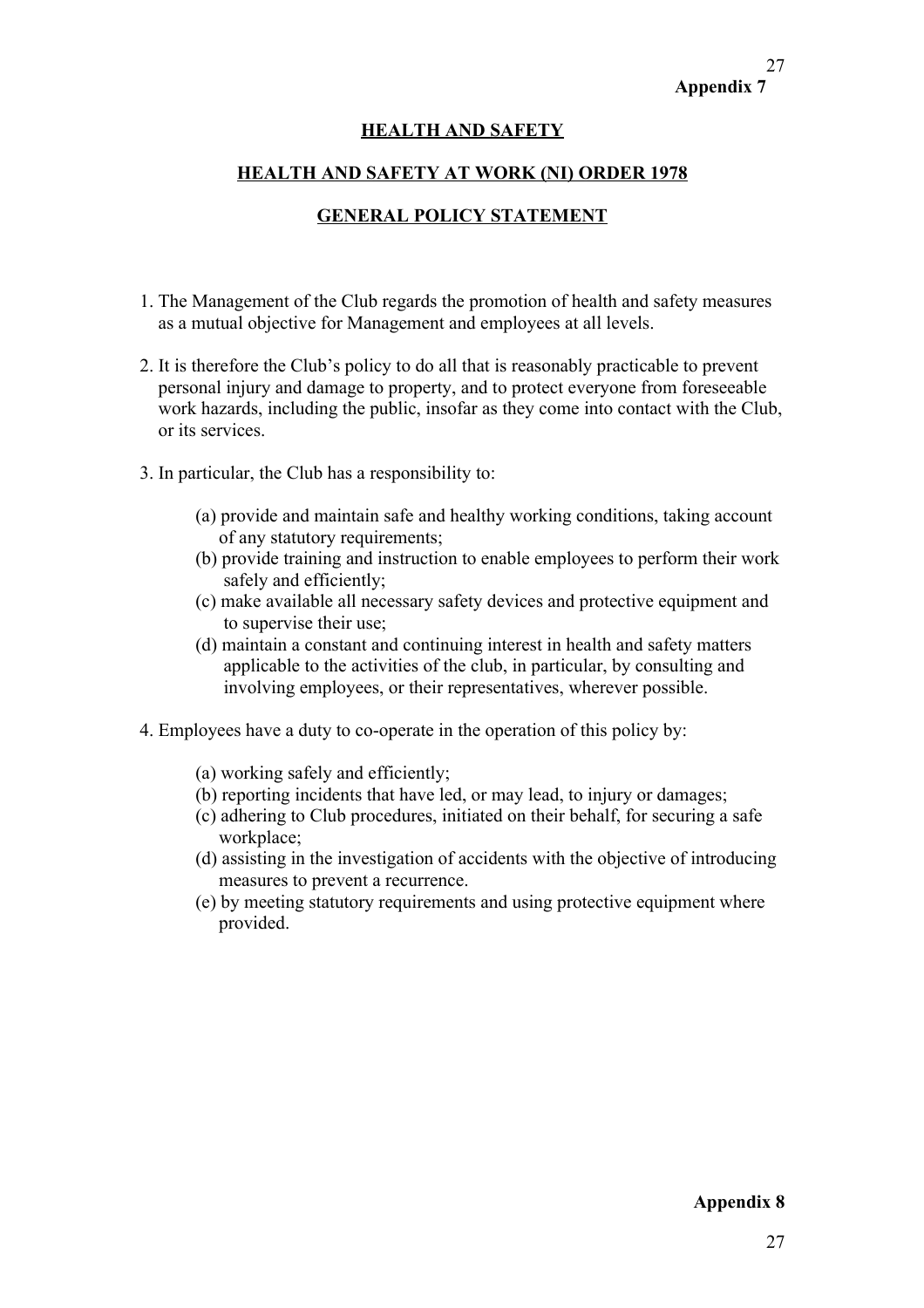#### **PUBLIC HEALTH AND HYGIENE**

You are required to observe all normal standards of hygiene, applicable to the Licensed Trade/Catering and in particular the following which are of special importance in regard to the preparation and handling of foodstuffs, meat/fish etc and any associated equipment and/or glassware/utensils/cutlery:

- 1. Hands and nails must be kept clean at all times. It is particularly important to wash your hands and brush your nails thoroughly after using the toilet.
- 2. Within reason, hair must be kept covered to avoid contamination of products.
- 3. Cuts or abrasions must be completely covered at all times, and only approved "blue" dressings are permitted for this purpose. These are supplied free of charge by the Club and may be obtained from your immediate Supervisor. Under no circumstances are transparent or flesh coloured tape or dressings permitted.
- 5. Wearing of jewellery is confined to "plain band" type wedding rings, wrist watches without medallions or appendages, and "sleeper" type earrings, i.e. where ears have been pierced. The wearing of costume jewellery, badges, brooches, necklaces, chains, bangles, bracelets, engagement rings, eternity rings, clip-on earrings or fob watches is prohibited.
- 6. Where tongs and/or gloves are provided, these should be used at all times to avoid direct contact with products. It is essential that tongs used for uncooked meats or products containing uncooked meats are not used for any other purpose as this is a dangerous source of cross-contamination.

The above list is not intended to be exhaustive, but is intended to highlight the need for scrupulous cleanliness and personal hygiene at all times. Due to the nature of our business, and because the above requirements are in the interests of public health and the image of the Club, any breach will be regarded as warranting a final warning or summary dismissal, depending upon the severity of the offence.

#### **Appendix 9**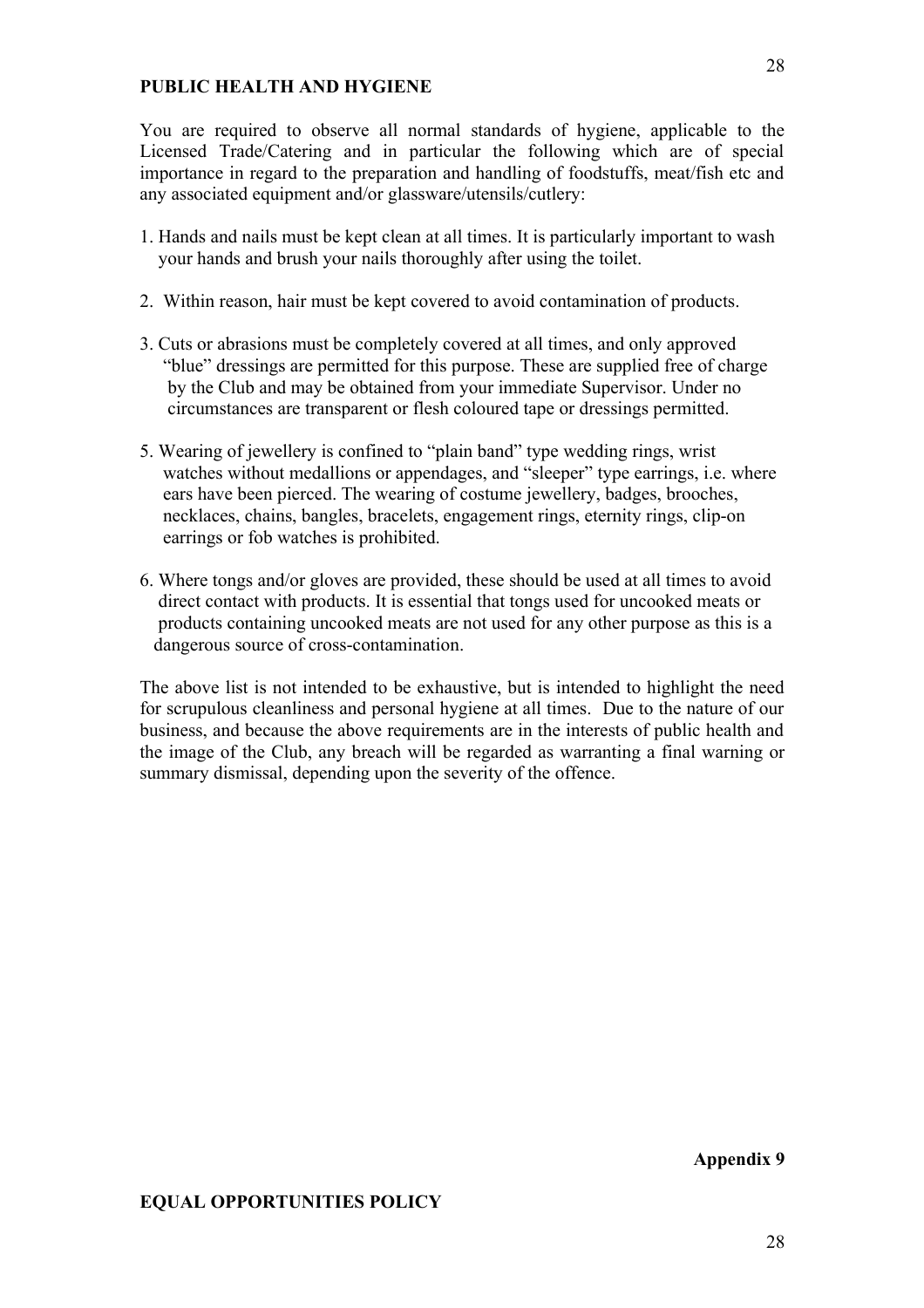# **Equal Opportunities Policy**

#### **Statement of policy**

The aim of this policy is to communicate the commitment of the Management Committee to the promotion of equality of opportunity in ........................................... [insert name organisation].

It is our policy to provide employment equality to all, irrespective of:

- Gender, including gender reassignment
- Marital or civil partnership status
- Having or not having dependants
- Religious belief or political opinion
- Race (including colour, nationality, ethnic or national origins, being an Irish Traveller)
- Disability
- Sexual orientation
- ! Age.

We are opposed to all forms of unlawful and unfair discrimination. All job applicants, employees and others who work for us will be treated fairly and will not be discriminated against on any of the above grounds. Decisions about recruitment and selection, promotion, training or any other benefit will be made objectively and without unlawful discrimination.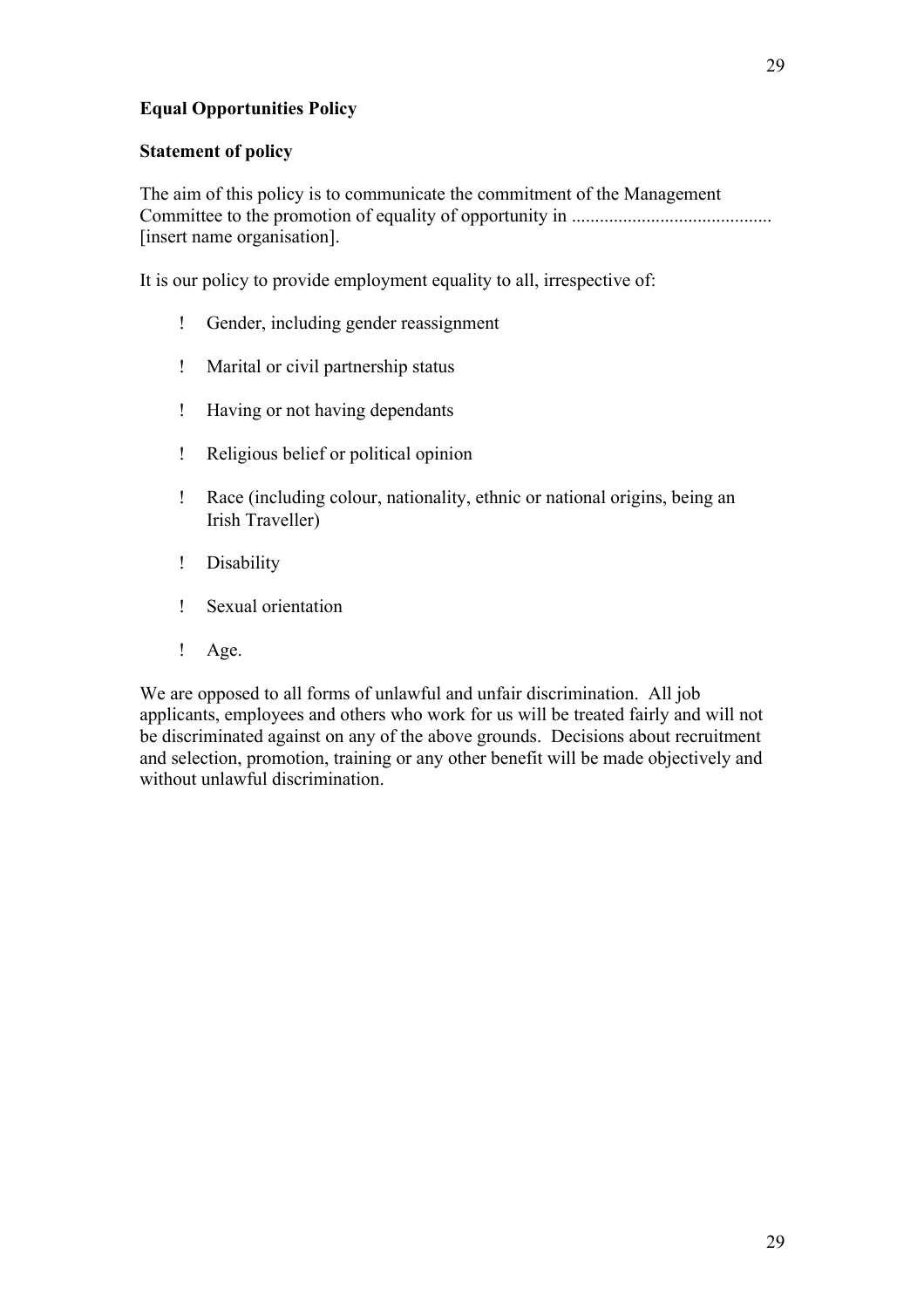We recognise that the provision of equal opportunities in the workplace is not only good management practice, it also makes sound business sense. Our equal opportunities policy will help all those who work for us to develop their full potential and the talents and resources of the workforce will be utilised fully to maximise the efficiency of the organisation.

#### **This Policy applies to:**

Job applicants and potential applicants Employees Contract workers Agency workers Trainee workers and students on work experience or placements Volunteer workers Former employees.

#### **We are committed to:**

Promoting equality of opportunity for all persons

Promoting a good harmonious working environment in which all persons are treated with respect

Preventing occurrences of unlawful direct discrimination, indirect discrimination, harassment and victimisation

Fulfilling all our legal obligations under the equality legislation and associated codes of practice

Complying with our own equal opportunities policy and associated policies

Taking lawful affirmative or positive action, where appropriate

Regarding all breaches of equal opportunities policy as misconduct which could lead to disciplinary proceedings.

This policy is fully supported by senior management.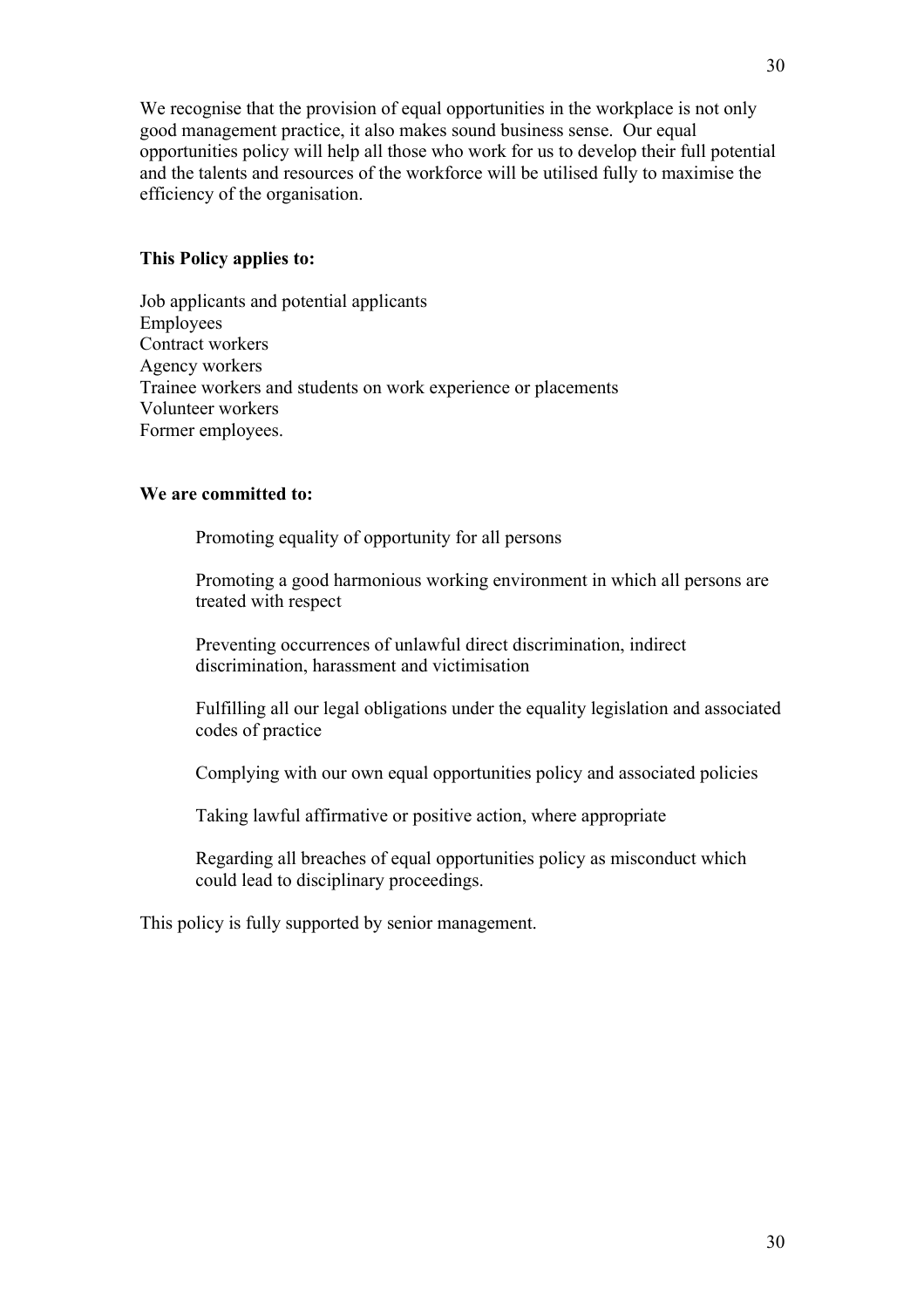# **Implementation**

The management committee has specific responsibility for the effective implementation of this policy. Each manager and supervisor also has responsibilities and we expect all our employees to abide by the policy and help create the equality environment which is its objective.

In order to implement this policy we shall:

- Communicate the policy to employees, job applicants and relevant others (such as contract or agency workers)
- Incorporate specific and appropriate duties in respect of implementing the equal opportunities policy into job descriptions and work objectives of all staff
- Provide equality training and guidance as appropriate, including training on induction and management courses.
- Ensure that those who are involved is assessing candidates for recruitment or promotion will be trained in non-discriminatory selection techniques
- Incorporate equal opportunities notices into general communications practices (eg. Staff newsletters, intranet)
- Obtain commitments from other persons or organisations such as subcontractors or agencies that they too will comply with the policy in their dealings with our organisation and our workforce
- Ensure that adequate resources are made available to fulfil the objectives of the policy.

# **Monitoring and review**

We will establish appropriate information and monitoring systems to assist the effective implementation of our equal opportunities policy.

The effectiveness of our equal opportunities policy will be reviewed regularly and action taken as necessary. For example, where monitoring identifies and underrepresentation of a particular group or groups. We shall develop an action plan to address the imbalance.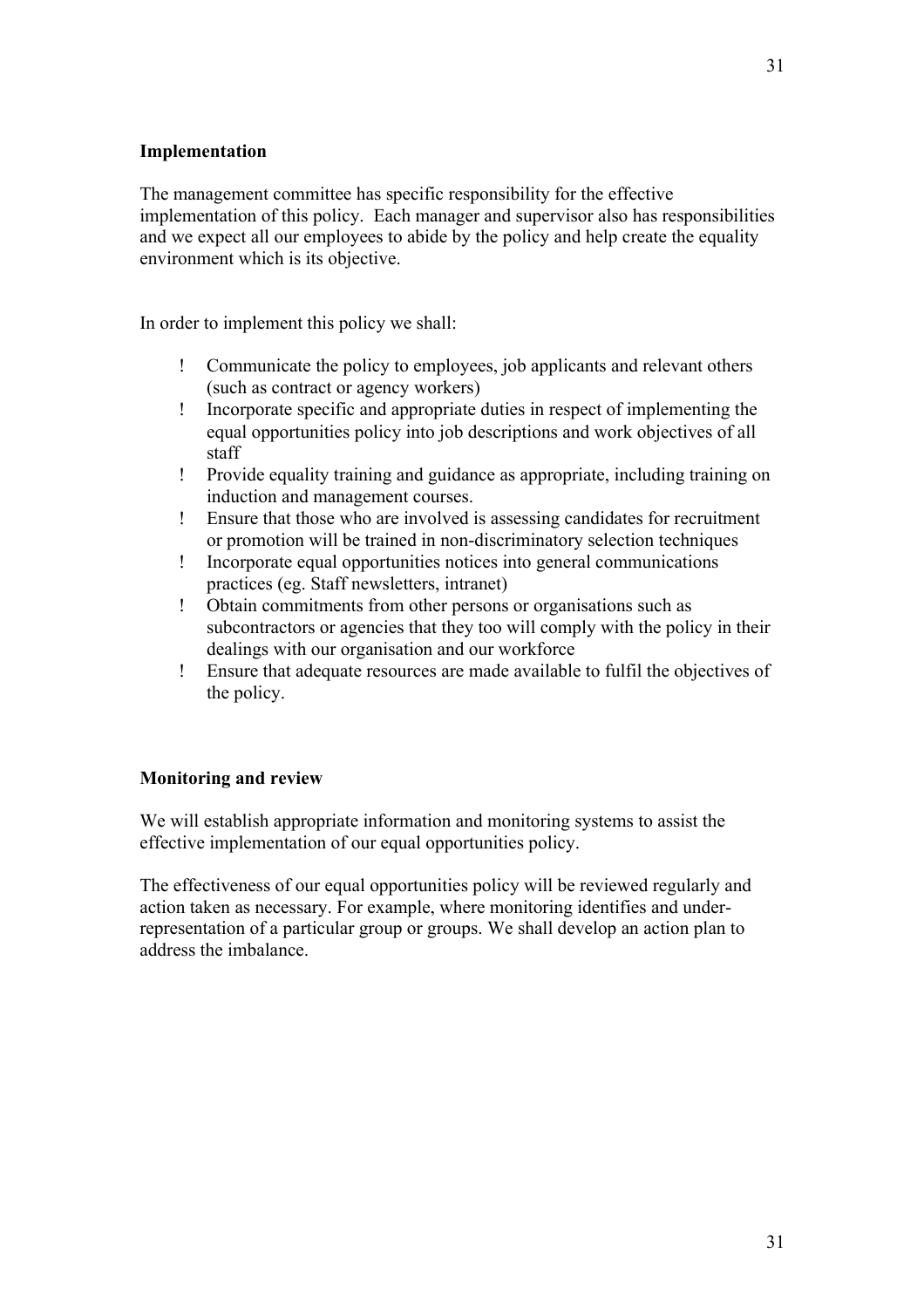#### **Complaints**

Employees who believe that they have suffered any form of discrimination, harassment or victimisation are entitled to raise the matter through the Grievance Procedure. A copy of this Procedure is attached as an appendix to your Statement of Main Terms and Conditions of Employment. All complaints of discrimination will be dealt with seriously, promptly and confidentially.

In addition to our internal procedures, employees have the right to pursue complaints of discrimination to an industrial tribunal or the Fair Employment Tribunal under the following anti-discrimination legislation:

Sex Discrimination (Northern Ireland) Order 1976, as amended Disability Discrimination Act 1995, as amended Race Relations (Northern Ireland) Order 1997, as amended Employment Equality (Sexual Orientation) Regulations (Northern Ireland) 2003 Fair Employment and Treatment (Northern Ireland) Order 1998, as amended Employment Equality (Age) Regulations (Northern Ireland) 2006 Equal Pay Act (Northern Ireland) 1970, as amended.

However, employees wishing to make a complaint to a tribunal will normally be required to raise their complaint under our internal grievance procedures first.

Every effort will be made to ensure that employees who make complaints will not be victimised. Any complaint of victimisation will be dealt with seriously, promptly and confidentially. Victimisation will result in disciplinary action and may warrant dismissal.

Date: ........................................

Signature: ........................................ Chairman of Management Committee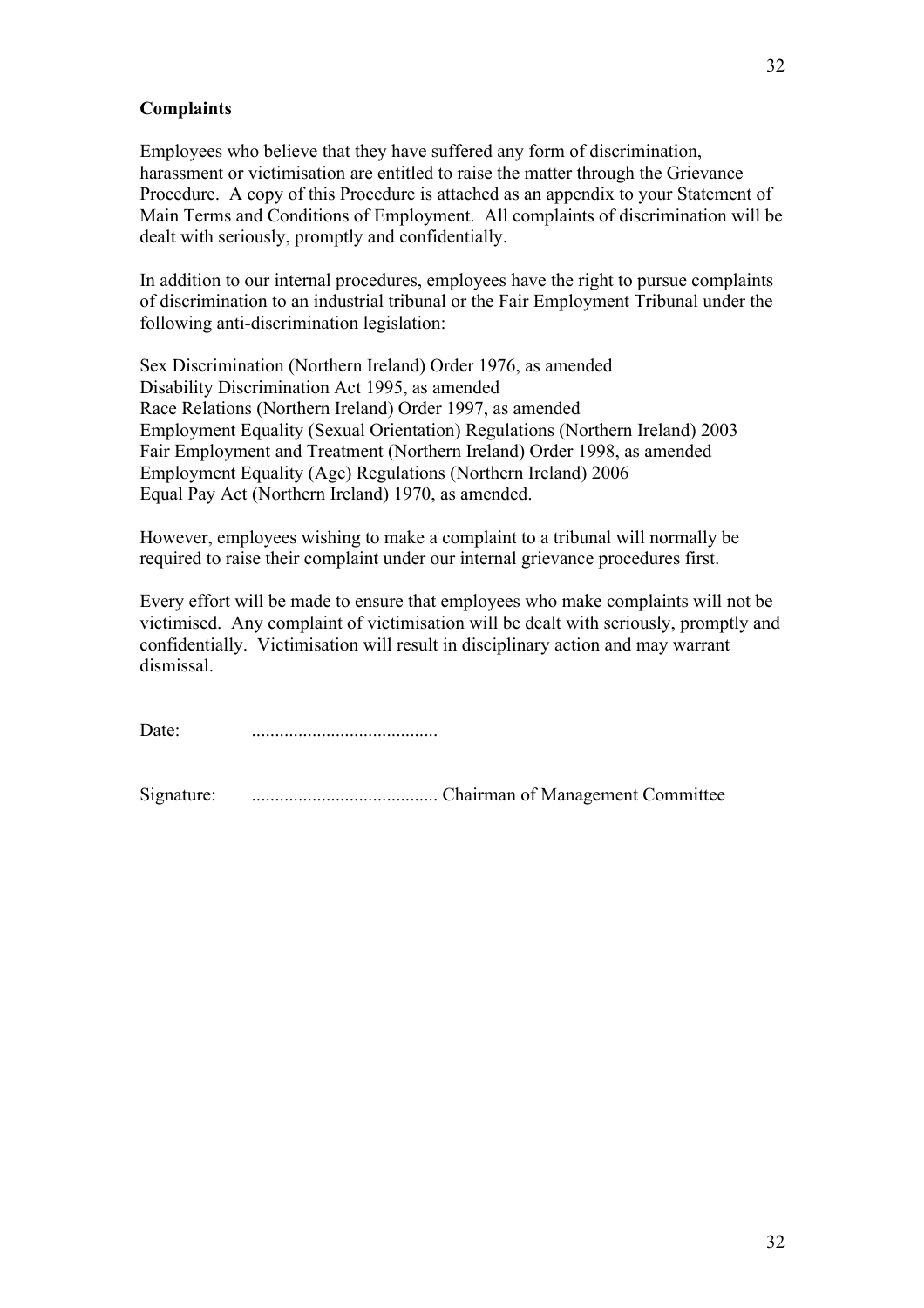**Appendix 10**

#### **Agreement as provided for at Regulation 5(1) of the Working Time Regulations (Northern Ireland) 1998 to disapply the limit on maximum weekly working time as specified in Regulation 4 of those Regulations.**

1. I, the undersigned worker, agree with my employer that I may work for more than average of 48 hours a week. If I change my mind, I will give my employer (state amount of time \_\_\_\_\_\_\_\_\_\_\_\_\_\_\_\_ up to a maximum of three months) notice in writing to end the agreement.

| Signed (the worker) |  |  |  |
|---------------------|--|--|--|
|---------------------|--|--|--|

Acknowledged by the employer Date